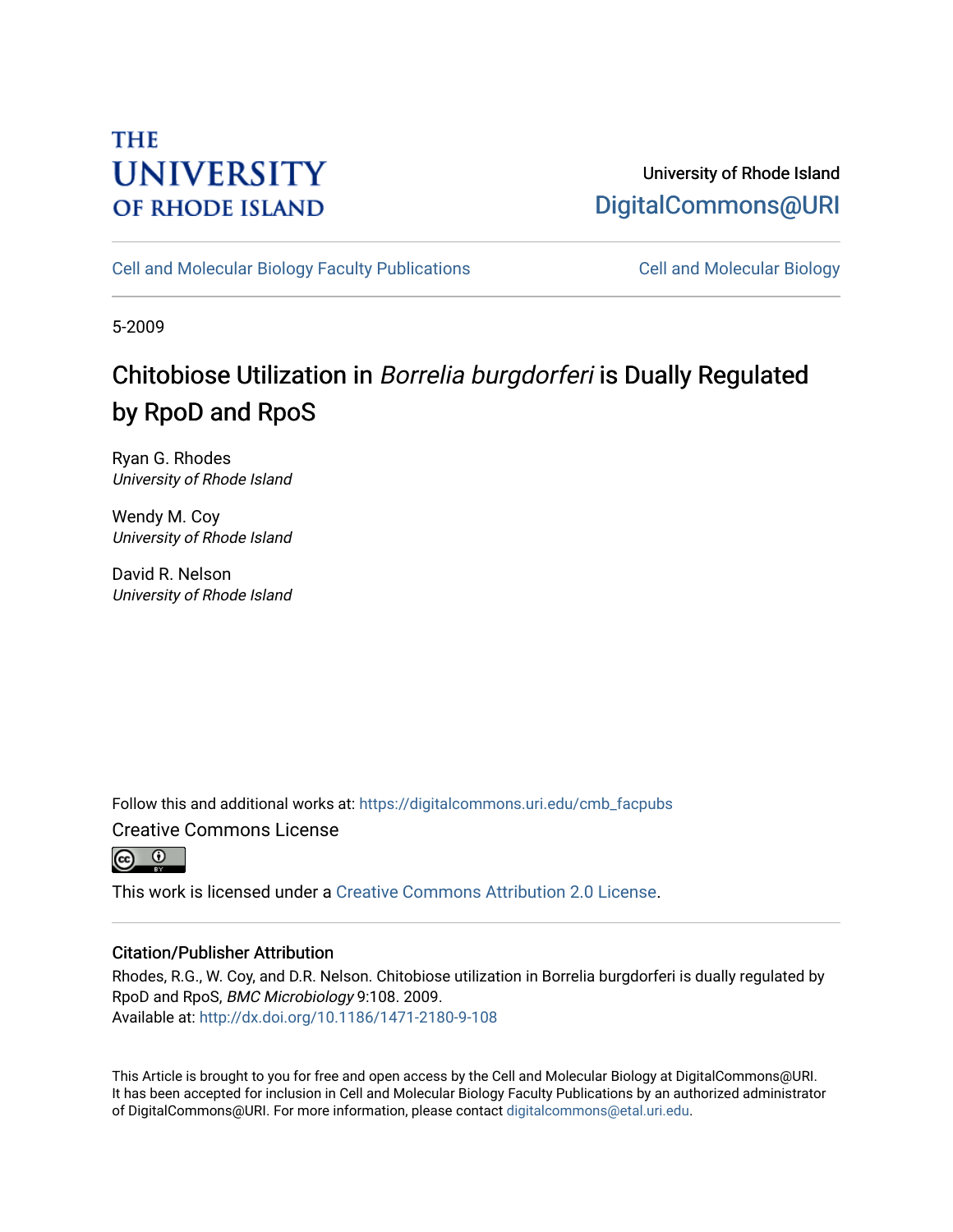# Research article **Open Access**

# **Chitobiose utilization in** *Borrelia burgdorferi* **is dually regulated by RpoD and RpoS**

Ryan G Rhodes1,2, Wendy Coy1 and David R Nelson\*1

Address: 1Department of Cell and Molecular Biology, University of Rhode Island, Kingston, RI 02881, USA and 2Department of Biological Sciences, University of Wisconsin-Milwaukee, Milwaukee, WI 53201 USA

Email: Ryan G Rhodes - rrhodes@mail.uri.edu; Wendy Coy - coywendy@mail.uri.edu; David R Nelson\* - dnelson@uri.edu \* Corresponding author

Published: 27 May 2009

*BMC Microbiology* 2009, **9**:108 doi:10.1186/1471-2180-9-108

Received: 22 September 2008 Accepted: 27 May 2009

This article is available from: http://www.biomedcentral.com/1471-2180/9/108

© 2009 Rhodes et al; licensee BioMed Central Ltd.

This is an Open Access article distributed under the terms of the Creative Commons Attribution License (http://creativecommons.org/licenses/by/2.0), which permits unrestricted use, distribution, and reproduction in any medium, provided the original work is properly cited.

# **Abstract**

**Background:** *Borrelia burgdorferi* has limited biosynthetic capabilities and must scavenge Nacetylglucosamine (GlcNAc), an essential component of the microbial cell wall, from the surrounding environment. Spirochetes cultured in the absence of free GlcNAc exhibit biphasic growth; however, addition of chitobiose (a dimer of GlcNAc) substitutes for free GlcNAc resulting in a single exponential phase. We evaluated the effect of RpoS and RpoN, the only alternative sigma factors in *B. burgdorferi*, on biphasic growth and chitobiose utilization in the absence of free GlcNAc. In addition, we investigated the source of GlcNAc in the second exponential phase.

**Results:** By comparing the growth of wild-type cells to insertional mutants for *rpoS* and *rpoN* we determined that RpoS, but not RpoN, partially regulates both biphasic growth and chitobiose utilization. The *rpoS* mutant, cultured in the absence of free GlcNAc, exhibited a significant delay in the ability to initiate a second exponential phase compared to the wild type and *rpoS* complemented mutant. Expression analysis of *chbC*, which encodes the membrane-spanning protein of the chitobiose phosphotransferase system, suggests the delay is due to the inability of the *rpoS* mutant to up regulate *chbC*. Furthermore, supplementing GlcNAc starved cultures with high concentrations (75 or 150 μM) of chitobiose resulted in biphasic growth of the *rpoS* mutant compared to a single exponential phase for the wild type and *rpoS* complemented mutant. In contrast, growth of the *rpoN* mutant under all conditions was similar to the wild type. 5' Rapid amplification of cDNA ends (5' RACE) revealed the transcriptional start site for *chbC* to be 42 bp upstream of the translational start site. Analysis of the *chbC* promoter region revealed homology to previously described RpoD and RpoS *B. burgdorferi* promoters. We also determined that yeastolate, a component of the growth medium (BSK-II), is not essential for second exponential phase growth.

**Conclusion:** Together these results suggest that RpoD and RpoS, but not RpoN, regulate biphasic growth and chitobiose utilization in *B. burgdorferi* by regulating the expression of the chitobiose transporter (*chbC*). The data also demonstrate that the second exponential phase observed in wildtype cells in the absence of free GlcNAc is not due to free chitobiose or GlcNAc oligomers present in the medium.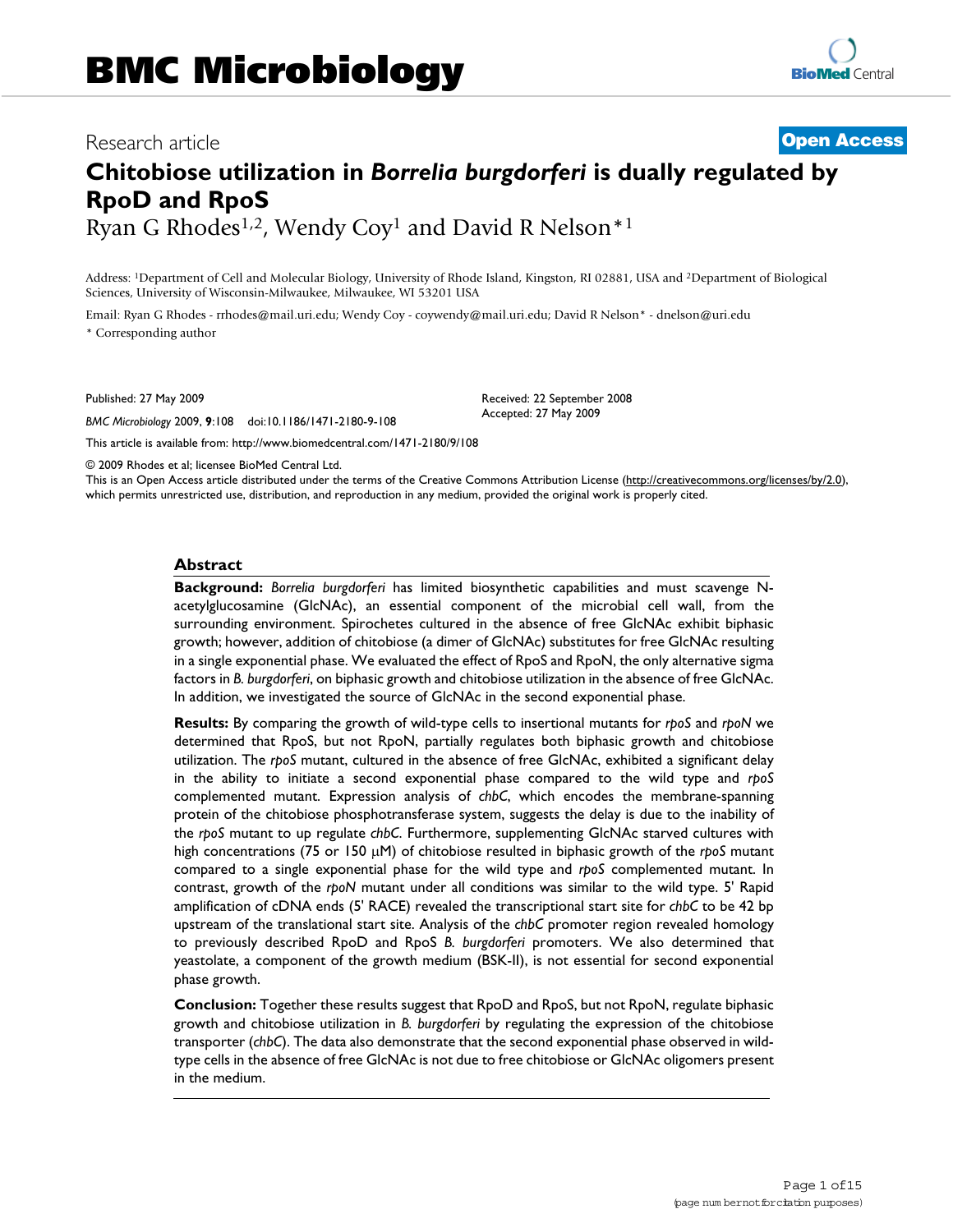# **Background**

*Borrelia burgdorferi* is the etiologic agent of Lyme disease, the most common vector-borne disease in the United States. The spirochete is maintained in an enzootic cycle, alternating between a tick vector (*Ixodes scapularis*) and vertebrate host. Uninfected larval ticks acquire *B. burgdorferi* after feeding on a vector-competent host, and spirochetes colonize and persist within the tick midgut for months as the tick molts to the nymphal stage [1]. In the infected-unfed tick, *B. burgdorferi* is associated with the midgut epithelium, existing in a non-replicative state in a nutrient poor environment. When infected nymphs begin to feed, the number of spirochetes increases as nutrients required for growth become more abundant [2]. The spirochetes move from the midgut of the feeding tick to the hemolymph and then to the salivary glands where they can be transferred to a naïve host, a process that occurs no earlier than 24 hours after tick attachment [3].

Small rodents or birds are the primary reservoirs of *B. burgdorferi*; however, *I. scapularis* occasionally transmits the bacterium to larger vertebrates, including humans [1]. Upon infection in humans, spirochetes disseminate from the site of inoculation and may move to tissues other than the skin resulting in numerous clinical manifestations [1]. Symptoms of the primary infection are typically observed days to weeks after the tick bite and include flu-like symptoms that may be accompanied by a macular rash known as erythema migrans. If left untreated other symptoms may present months after inoculation, resulting in arthritis, myocarditis, and/or lesions of the peripheral and central nervous systems [1].

While *B. burgdorferi* has evolved to survive in vastly different environments, it has limited biosynthetic capabilities and must obtain most nutrients from its surrounding environment [4,5]. N-acetylglucosamine (GlcNAc) is an essential component of peptidoglycan, the rigid layer responsible for strength of the microbial cell wall. Many bacteria can synthesize GlcNAc *de novo*; however, *B. burgdorferi* must import GlcNAc as a monomer or dimer (chitobiose) for cell wall synthesis and energy. Therefore, *B. burgdorferi* is normally cultured *in vitro* in the presence of free GlcNAc [6].

In the tick much of the GlcNAc is polymerized in the form of chitin, as this is the major component of the tick exoskeleton. In addition, chitin is an integral part of the peritrophic matrix that encases the blood meal during and after tick feeding. This membrane functions as a permeability barrier, enhances digestion of the blood meal, and protects the tick midgut from toxins and pathogens [7]. GlcNAc oligomers released during remodeling of the peritrophic matrix may be an important source of GlcNAc for *B. burgdorferi* in the nutrient limiting environment of the unfed-infected tick midgut [8].

Previous reports have demonstrated that *Borrelia* species cannot reach high cell densities *in vitro* when cultured without free GlcNAc [6,9]. Recent reports by Tilly *et al* [10,11] extended this work in *B. burgdorferi* with three significant findings. First, they observed that spirochetes cultured without free GlcNAc exhibit biphasic growth when the culture is followed for an extended period of time (up to 200 hours). Following an initial log phase, the cells bleb and enter a death phase before recovering and entering a second exponential phase [10]. Second, Tilly *et al* [10] demonstrated that cells cultured without free Glc-NAc, but supplemented with chitobiose, exhibit normal growth and reach high cell densities. Based on these results they hypothesized that the second exponential phase might be due to the import of chitobiose via a phosphotransferase system (PTS) encoded by three genes (BBB04, BBB05 and BBB06) on circular plasmid 26 (cp26). Annotation of the genome sequence originally identified this group of genes (*celB, celC* and *celA*) as a cellobiose (dimer subunit of cellulose) transport system. However, functional analysis of BBB04 (*celB*) by Tilly *et al* [10,11] revealed that this group of genes is responsible for the import of chitobiose. Based on these findings they proposed renaming this set of genes, with BBB04 (*celB*), BBB05 (*celC*) and BBB06 (*celA*) now designated *chbC*, *chbA* and *chbB*, respectively [10]. We have adopted this nomenclature for this communication. Finally, Tilly *et al* [11] demonstrated that a *chbC* mutant can be maintained in ticks and mice, and that the mutation of this gene does not affect transmission of spirochetes. While these results suggest that *chbC* is not essential for virulence of *B. burgdorferi*, the studies were conducted in pathogen-free ticks and mice in a controlled laboratory environment. We hypothesize that *chbC* may still play an important role for survival of spirochetes in a natural setting, as ticks are often infected with more than one pathogen [12] and *chbC* may be important for *B. burgdorferi* to compete with other microorganisms to colonize the tick midgut. Therefore, this study was conducted to further investigate the regulation of *chbC*.

Alternative sigma factors are an important mechanism used by many bacteria to regulate gene expression, and can coordinate the expression of multiple genes needed to adapt to a variety of stresses [13]. *B. burgdorferi* encounters differences in temperature, pH and nutrient availability as it cycles between vector and host. Substantial investigation has focused on the differential expression of genes key to colonization, survival, and transmission of spirochetes during its enzootic life cycle [14,15]. Examination of the *B. burgdorferi* genome reveals this organism possesses only two genes that encode for alternative sigma factors, BB0771 (*rpoS*) and BB0450 (*rpoN*) [16]. Studies have demonstrated that these two sigma factors regulate the expression of numerous genes in different environments, and are essential for colonization and survival in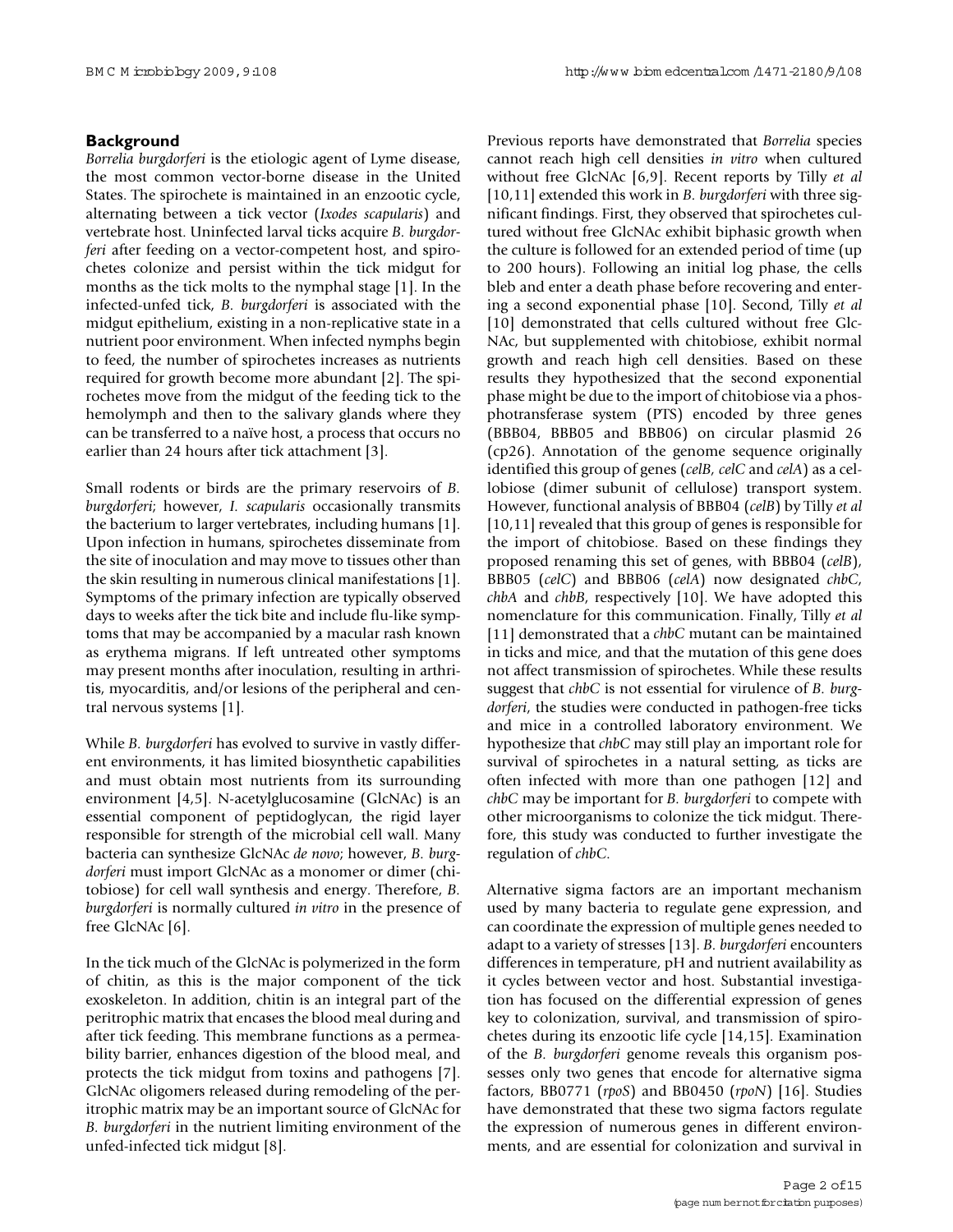both the tick and mammal [17-19]. In this investigation we examine the role of RpoS and RpoN on biphasic growth, the utilization of chitobiose, and the expression of *chbC* in the absence of free GlcNAc.

# **Results**

# *Effect of* **rpoS** *mutation on growth in BSK-II without GlcNAc*

To determine if the alternative sigma factor, RpoS, is involved in the regulation of biphasic growth, we compared the growth of an *rpoS* mutant strain (A74) to a wildtype strain (B31-A) in the presence and absence of free GlcNAc (Fig. 1). Growth of B31-A and A74 were similar in complete medium, although the wild-type strain reached a slightly higher cell density of  $8.6 \times 10^7$  cells ml<sup>-1</sup> compared to 3.2 × 107 cells ml-1 for the *rpoS* mutant. When cells were cultured in the absence of free GlcNAc there was a considerable difference in the ability of the two strains to initiate a second exponential phase. Initially, both



# Figure 1

**Mutation of** *rpoS* **delays biphasic growth during Glc-NAc starvation**. Growth of *B. burgdorferi* strains B31-A (WT), A74 (*rpoS* mutant) and WC12 (*rpoS* complemented mutant) in BSK-II with GlcNAc (closed circle, B31-A; closed triangle, A74; closed square, WC12) and without GlcNAc (open circle B31-A; open triangle, A74; open square, WC12). Late-log phase cells from each strain were diluted to 1.0  $\times$  $10<sup>5</sup>$  cells ml<sup>-1</sup> in the appropriate medium, incubated at 33 $^{\circ}$ C and enumerated daily as described in the Methods. This is a representative experiment that was repeated three times.

strains grew from a starting cell density of  $1.0 \times 10^5$  cells ml<sup>-1</sup> to  $\sim$ 2.5  $\times$  10<sup>6</sup> cells ml<sup>-1</sup> by 72 h before entering a death phase characterized by a loss of motility and the formation of blebs near the cell midpoint (Fig. 2B and 2D). As expected, the wild-type strain exhibited biphasic growth, initiating a second exponential phase by 200 h and reaching a peak cell density of  $3.65 \times 10^7$  cells ml<sup>-1</sup> by 290 h. During the second exponential phase cells exhibited normal morphology characteristic of cells cultured in the presence of GlcNAc (Fig. 2A and 2C). In contrast, the *rpoS* mutant strain did not initiate a second exponential phase by 381 h.

Similar growth experiments were conducted with the *rpoS* complemented mutant, WC12, in an attempt to recover the second exponential phase in A74 (Fig. 1). In complete BSK-II, WC12 showed a growth rate similar to the wildtype and *rpoS* mutant strains, and reached a peak cell density of 8.2  $\times$  10<sup>7</sup> cells ml<sup>-1</sup>. When cultured in the absence of free GlcNAc, WC12 exhibited a growth pattern similar to the wild-type B31-A strain. The cells grew to  $1.5 \times 10^6$ cells ml-1 by 72 h before entering the characteristic death phase, and then initiated a second exponential phase by 200 h. Taken together, these results suggest that RpoS plays a role in the initiation of the second exponential phase when cells are cultured in the absence of free Glc-



# **Figure 2**

**Morphology of** *B. burgdorferi* **during GlcNAc starvation**. Phase contrast microscopy of *B. burgdorferi* strain B31- A at 400× (A and B) and 1000× (C and D). Spirochetes were cultured for 72 h in BSK-II with GlcNAc (A and C) and without GlcNAc (B and D).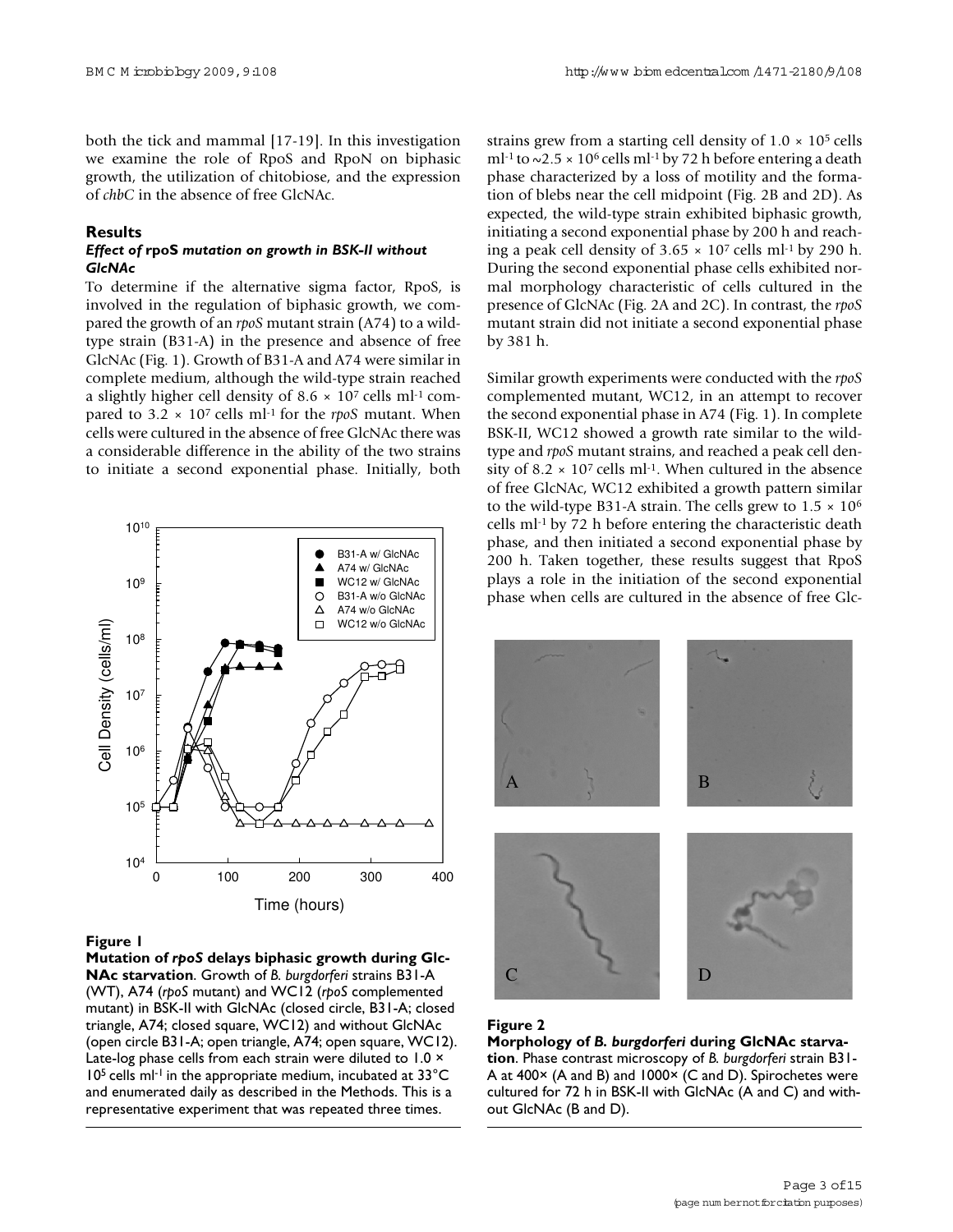NAc, possibly due to the regulation of genes important to the process.

#### *Effect of RpoS on the expression of* **chbC**

Previously, Tilly *et al* [10] used Northern blot analysis to demonstrate increased expression of *chbC*, the membranespanning component of the chitobiose PTS transporter, in the second exponential phase of wild-type cells cultured in the absence of free GlcNAc. They also demonstrated that mutation of the *chbC* gene resulted in a failure of the cells to initiate a second exponential phase by 200 h [10]. From these data they concluded that *chbC* expression is critical for initiation and growth of *B. burgdorferi* cells in the second exponential phase when cultured in the absence of free GlcNAc [10]. Since we have shown the *rpoS* mutant failed to initiate a second exponential phase in the absence of free GlcNAc by 381 h (Fig. 1), we hypothesized that the *rpoS* mutant may not exhibit a second exponential phase because RpoS is involved, directly or indirectly, in the regulation of *chbC* transcription. To test this hypothesis, RNA was collected from B31-A, A74 and WC12 at various times during growth in media lacking free GlcNAc, and the expression of *chbC* was evaluated by real time quantitative reverse transcription PCR (qRT-PCR) (Fig. 3).

Cells were collected for RNA extraction at 44 h after initiation of the growth experiment and at various time points thereafter. Fold differences in *chbC* expression were calculated by comparing expression at the various time points to the expression at 44 h (Fig. 3). This time point was chosen as the baseline as cells are still in the first exponential phase and in the presence of residual free GlcNAc or chitobiose from yeastolate or rabbit serum (see below). Prior expression studies conducted by Tilly *et al* [10] demonstrated that *chbC* levels remain low in the presence of free GlcNAc. In addition, we evaluated the expression of *chbC* in cells cultured in the absence of GlcNAc and supplemented with high or low concentrations of chitobiose (data not shown). As in complete a medium, *chbC* expression levels remained low until chitobiose was exhausted and cells became starved for GlcNAc (data not shown).

In wild-type cells, *chbC* levels increased by 22-fold at 195 h just as cells entered the second exponential phase. Expression of *chbC* peaked with a 44-fold increase at 239 h, before declining as cells entered stationary phase. In contrast, expression of *chbC* in the *rpoS* mutant did not change from baseline levels for the first 340 h. However, expression did increase by 6-fold at 381 h, which may correspond to this strain beginning to enter a second exponential phase after 400 h (Fig. 4B). When expression of *chbC* was evaluated in the *rpoS* complemented mutant (WC12), levels increased as cells entered the second exponential phase similar to that observed in the wild type. A 27-fold increase was observed at 216 h as cells started to



#### Figure 3

**Mutation of** *rpoS* **delays the up regulation of** *chbC* **expression during GlcNAc starvation**. Growth of *B. burgdorferi* strains B31-A (WT), A74 (*rpoS* mutant), and WC12 (*rpoS* complemented mutant) in BSK-II without Glc-NAc (closed circle, B31-A; closed triangle, A74; closed square, WC12) and expression of *chbC* transcript in each strain (open circle, B31-A; open triangle, A74; open square, WC12). Late-log phase cells from each strain were diluted to  $1.0 \times 10^5$  cells ml<sup>-1</sup>in BSK-II lacking GlcNAc, and RNA was extracted from each strain at various times during growth. Expression of *chbC* was determined by qRT-PCR and the fold change from the initial time point (44 h) was calculated. For expression analyses, duplicate measurements were performed for two biological replicates. Error bars represent the standard error of the mean.

grow in the second exponential phase, and expression peaked with a 40-fold increase at 239 h before declining as cells entered stationary phase. Statistical analysis was performed to determine the significance of *chbC* expression between B31-A and A74 and between WC12 and A74, and fold differences were determined to be statistically significant between 216 and 340 h ( $p < 0.001$ ).

#### *Effect of RpoS on chitobiose utilization*

In order to evaluate the importance of RpoS in chitobiose utilization, we compared growth of B31-A, A74 and WC12 in BSK-II lacking GlcNAc and supplemented with low (5  $\mu$ M or 15  $\mu$ M) or high (75  $\mu$ M or 150  $\mu$ M) concentrations of chitobiose (Fig. 4A–C). As expected from the previous study [10], B31-A exhibited a single exponential phase when cultured with a high concentration (150  $\mu$ M) of chitobiose, reaching a peak cell density of  $7.8 \times 10^7$  cells ml-1 by 166 h (Fig. 4A). In contrast, when B31-A was cul-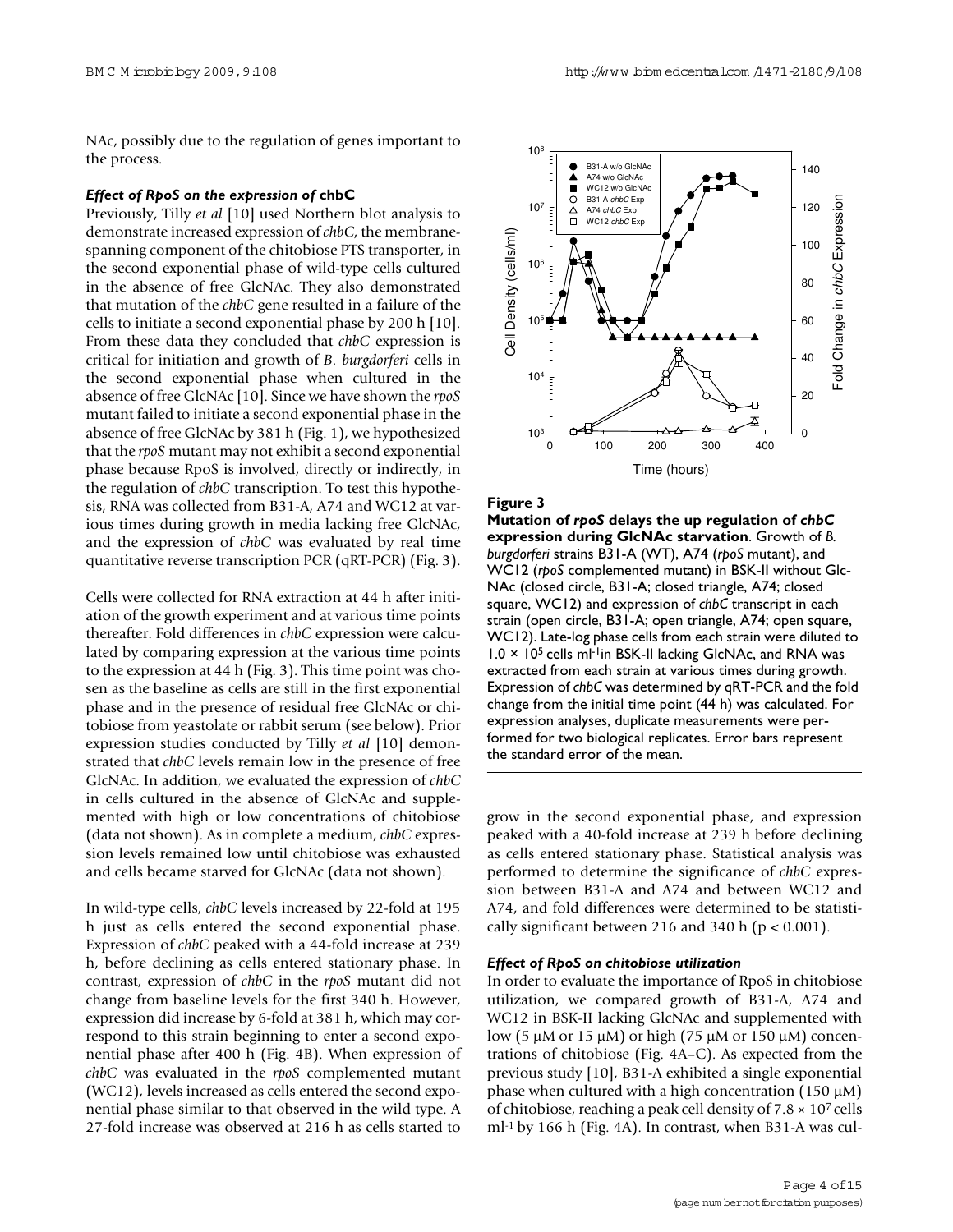

### **Figure 4**

**Mutation of** *rpoS* **delays chitobiose utilization**. Growth of *B. burgdorferi* strains (A) B31-A (WT), (B) A74 (*rpoS*  mutant) and (C) WC12 (*rpoS* complemented mutant) in BSK-II lacking GlcNAc (open circle) and supplemented with 1.5 mM GlcNAc (closed circle), or high (closed triangle,  $75 \mu$ M or 150  $\mu$ M) or low (open triangle, 5  $\mu$ M or 15  $\mu$ M) concentrations of chitobiose. Late-log phase cells were diluted to  $1.0 \times 10^5$  cells ml<sup>-1</sup> in the appropriate medium, incubated at 33°C, and enumerated daily as described in the Methods. This is a representative experiment that was repeated three times.

tured with ten-fold less chitobiose (15  $\mu$ M) biphasic growth was observed. Biphasic growth in the presence of 15 µM chitobiose differed from that observed in cells cultured without both free GlcNAc and chitobiose, as cells in the first exponential phase grew to a density that was 6.3 fold higher in the presence of low levels of chitobiose (1.6 × 107 cells ml-1) compared to no added chitobiose or Glc-NAc (2.5  $\times$  10<sup>6</sup> cells ml<sup>-1</sup>).

To determine if RpoS is required for chitobiose utilization, we cultured A74 in BSK-II without GlcNAc and supplemented with low (15  $\mu$ M) or high (150  $\mu$ M) concentrations of chitobiose (Fig. 4B). In contrast to the wild type, the *rpoS* mutant was initially unable to utilize chitobiose at either concentration, as cells only grew to  $2.0 \times 10^6$  cells ml<sup>-1</sup> before blebbing and entering a death phase. At about 200 h cells cultured in both low and high concentrations of chitobiose entered a second exponential phase. In comparison to the wild type, these results suggest that RpoS is important for chitobiose utilization, as the *rpoS* mutant cultured in the absence of free GlcNAc and supplemented with chitobiose could not initially utilize free chitobiose as a source of GlcNAc. A74 cultured in the presence of 150  $\mu$ M chitobiose reached a peak cell density after the second exponential phase of  $4.8 \times 10^7$ cells ml-1 by 334 h before entering stationary phase. In contrast, A74 cultured in the presence of  $15 \mu$ M chitobiose reached a peak density of  $2.2 \times 10^7$  cells ml<sup>-1</sup> at 287 hours before blebbing and entering a second death phase in which cell numbers declined to  $1.5 \times 10^5$  cells ml<sup>-1</sup>. At 525 h, cells cultured with  $15 \mu M$  chitobiose entered a third exponential growth phase, and grew to a peak cell density of  $1.4 \times 10^7$  cells ml<sup>-1</sup> before entering stationary phase. With exception of the first death phase, these results are consistent with those obtained for the wild type cultured in 15  $\mu$ M chitobiose, and further support our hypothesis that the source of GlcNAc during growth in the second exponential phase in the wild type, and the third exponential phase in the *rpoS* mutant, is not free chitobiose.

Inspection of A74 growth without GlcNAc and without chitobiose revealed triphasic growth similar to, though less pronounced than, that observed in A74 cultured in 15  $\mu$ M chitobiose (Fig. 4B). As expected, cells reached a density of  $2.2 \times 10^6$  cells ml<sup>-1</sup> in the first exponential phase before blebbing and entering the first death phase. At 189 h the *rpoS* mutant entered a second exponential phase, and reached a peak density of  $6.5 \times 10^5$  cells ml<sup>-1</sup> at 236 h. This second exponential phase corresponds to that observed when A74 is grown in the presence of chitobiose, suggesting there is a small amount of free chitobiose present in BSK-II. After a second death phase, cells entered a third exponential phase at 385 h and reached a peak cell density of  $1.4 \times 10^7$  cells ml<sup>-1</sup> at 574 h before entering stationary phase. This final exponential phase may explain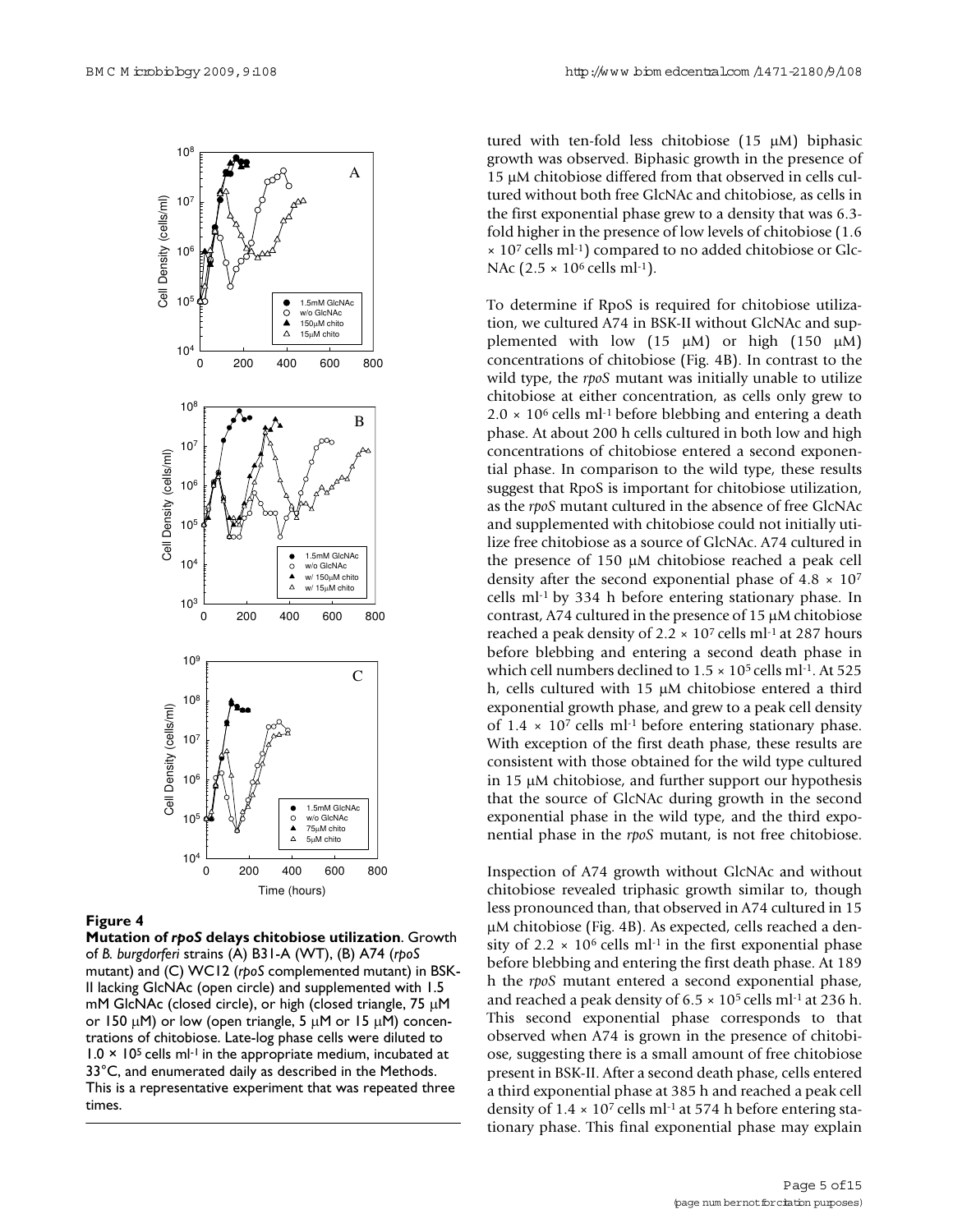the slight increase in *chbC* expression observed by qRT-PCR at 381 h (Fig. 3).

To confirm the role of RpoS in chitobiose utilization, we evaluated the growth of the *rpoS* complemented mutant, WC12, in BSK-II without GlcNAc and supplemented with low (5  $\mu$ M) and high (75  $\mu$ M) concentrations of chitobiose (Fig. 4C). As expected, growth of the complemented mutant was similar to that observed for the wild type. In the presence of high concentrations of chitobiose, the complemented mutant exhibited a single exponential phase and reached a peak density of 8.2  $\times$  10<sup>7</sup> cells ml<sup>-1</sup> by 117 h before entering stationary phase. In contrast, when the complemented mutant was cultured with the low concentration (5  $\mu$ M) of chitobiose biphasic growth was observed. In the first exponential phase cells grew to a peak cell density of  $5.2 \times 10^6$  cells ml<sup>-1</sup> at 96 h before blebbing and entering a death phase. This was a 3.5-fold higher cell density than that observed in the complemented mutant cultured without GlcNAc and without chitobiose. At 170 h the complemented mutant entered a second exponential phase, which peaked at a cell density of  $1.5 \times 10^7$  cells ml<sup>-1</sup>. These results lend further support to the hypothesis that RpoS plays a role in the utilization of chitobiose.

# *Effect of RpoN on chitobiose utilization*

Several reports have demonstrated that under certain conditions *rpoS* expression is regulated directly by RpoN [19,20]. To determine if RpoN plays a role in chitobiose utilization, we generated an *rpoN* mutant in the B31-A background (RR22) and evaluated its growth in BSK-II lacking GlcNAc and supplemented with a high concentration of chitobiose (Fig. 5). In the complete medium, RR22 exhibited growth similar to the wild type, reaching a peak cell density of  $7.7 \times 10^7$  cells ml<sup>-1</sup> by 172 hours. In BSK-II lacking GlcNAc RR22 exhibited biphasic growth similar to the wild type, as initiation of the second exponential phase occurred at 235 hours. When cultured in a medium lacking GlcNAc and supplemented with  $75 \mu$ M chitobiose RR22 exhibited only one exponential phase, and reached a peak cell density of 8.6  $\times$  10<sup>7</sup> cells ml<sup>-1</sup> by 172 h. These results suggest RpoN is not necessary for chitobiose utilization. It is important to note that growth curves of the *rpoN* mutant were conducted in parallel with the wild type, *rpoS* mutant and *rpoS* complemented mutant growth experiments (Fig. 4).

# *Identification of the* **chbC** *transcriptional start site and promoter analysis*

The results above demonstrate that RpoS regulates the expression of *chbC*, at least partially, and is important in chitobiose utilization *in vitro*. To determine if the *chbC* gene has a promoter similar to other RpoS-dependent genes, we performed 5' RACE to identify the transcrip-



# **Figure 5**

**RpoN is not required for chitobiose utilization**. Growth of *B. burgdorferi* strain RR22 in BSK-II lacking Glc-NAc and supplemented with  $75 \mu$ M chitobiose. Late-log phase cells were diluted to  $1.0 \times 10^5$  cells ml<sup>-1</sup> in the appropriate medium (closed circle, 1.5 mM GlcNAc; open circle, No addition, i.e. without GlcNAc; closed triangle,  $75 \mu$ M chitobiose), incubated at 33°C and enumerated daily as described in the Methods. This is a representative experiment that was repeated three times.

tional start site of *chbC* and compared the promoter region with previously described RpoD, RpoS and RpoNdependent promoter sequences in *B. burgdorferi*. Total RNA was extracted from B31-A and used to generate *chbC*specific cDNA in a reverse transcription reaction. The cDNA was purified and a homopolymeric dA-tail was added. Subsequent PCR with the oligo dT-anchor primer and a nested *chbC*-specific primer (BBB04 5' RACE R2) resulted in an approximate 410 bp product (Fig. 6A; lane 2). The PCR product was sequenced, and the transcriptional start site was determined to be between 42 and 44 base pairs upstream of the translational start site (Fig. 6B). To resolve this ambiguity *chbC*-specific cDNA was tailed with dGTP, and PCR was carried out using the oligo dCanchor primer and the nested *chbC*-specific primer. Separation of this PCR by gel electrophoresis revealed two products that were approximately 250 and 410 base pairs (Fig. 6A; lane 3). The bands were gel extracted and sequenced. Sequence analysis of the lower band showed this product was from mispriming of the oligo dC-anchor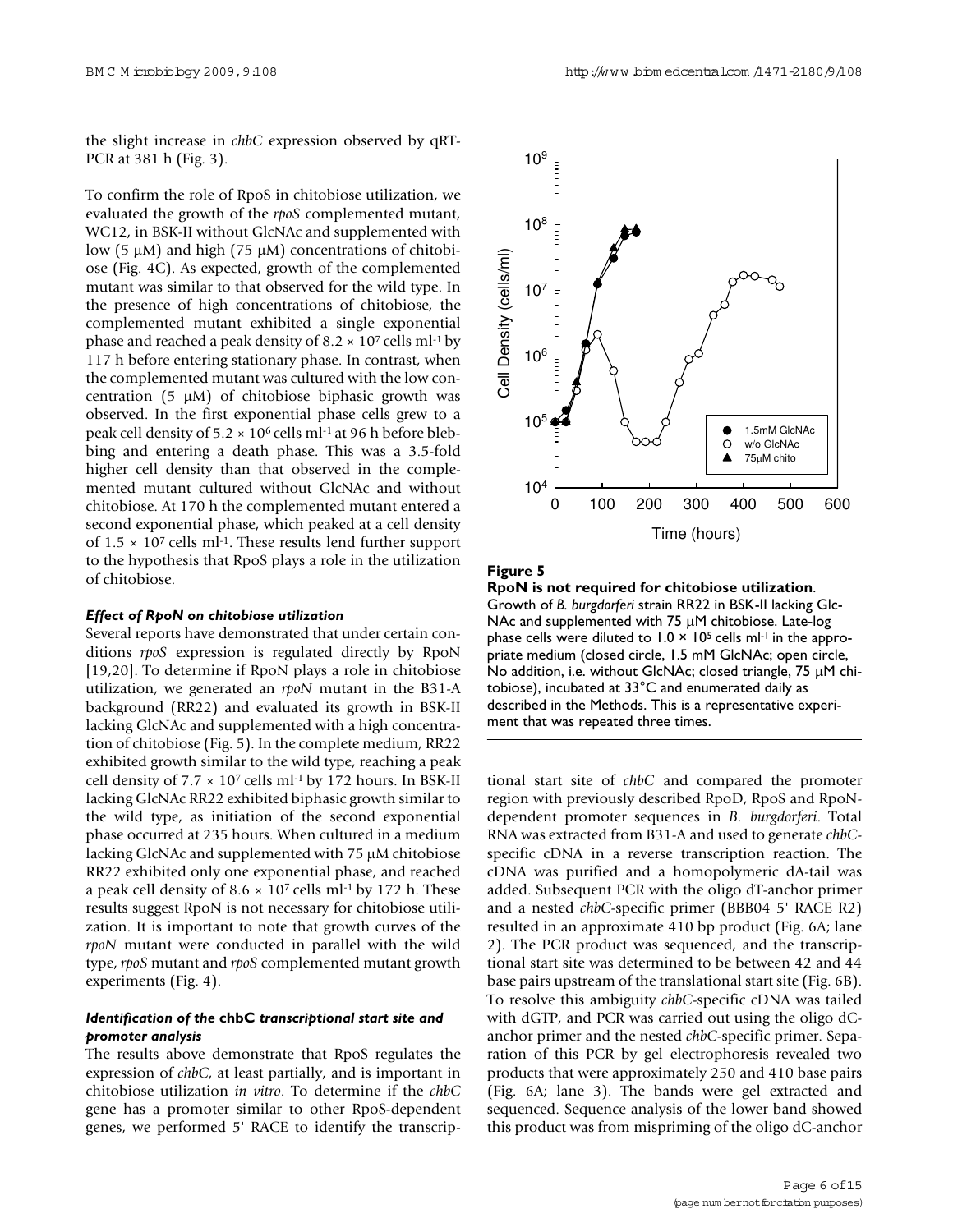primer to three guanosines located 160 to 162 base pairs downstream of the *chbC* translational start site (data not shown). Comparison of the sequences from the upper dG-tailed product (Fig. 6C) and the dA-tailed product (Fig. 6B) revealed the *chbC* transcriptional start site 42 base pairs upstream of the translational start site.

Identification of the *chbC* transcriptional start site allowed us to identify the -10 and -35 promoter regions by visual inspection of the upstream sequence (Fig. 7). Further analysis of the promoter region was conducted by comparing the putative *chbC* promoter to previously described *B. burgdorferi* promoters controlled by RpoD, RpoS and RpoN (Fig. 7). Recently, Caimano *et al* [21] evaluated the RpoS regulon in *B. burgdorferi* by microarray and qRT-PCR expression analysis and identified genes that were absolutely RpoS-dependent as well as genes that were dually transcribed by RpoS and at least one of the other sigma factors in *B. burgdorferi*. Analysis of the promoter region from ten absolutely RpoS-dependent genes allowed them to identify a putative RpoS consensus -10 and -35 sequence (Fig. 7). In addition, they attempted to identify the promoter regions for 10 dually transcribed genes, but were only able to find putative promoter elements for five of the genes which were highly similar to the consensus sequence generated from the absolutely RpoS-dependent genes. We used these five putative promoters to generate a dually transcribed -10 and -35-consensus sequence for comparison to our newly identified *chbC* promoter region (Fig. 7), as results presented above strongly suggest that this gene is dually regulated by RpoS and RpoD. Additionally, we generated a consensus RpoD-dependent promoter sequence for comparison (Fig. 7) based on seven genes identified in the literature [22-27].



# B.

 $-12$ <sub>…</sub>AACTAATTAA AAGTTATAAT TAATAACTTA  $\text{CAA}$ TATTTAT TATAATA<sub>…</sub>-58 Upstream region of *chbC* …AACTAATTAA AAGTTATAAT TAATAACTTA  $CAA$ AAAAAAAA AAAAAAA... A-tailed 5' RACE product

# $\mathcal{C}$ .

-12…AACTAATTAA AAGTTATAAT TAATAACTTA CAATATTTAT TATAATA…-58 Upstream region of *chbC* …AACTAATTAA AAGTTATAAT TAATAACTTA  $C$ GGGGGGGGGGGGGGGGG...  $G$ -tailed 5' RACE product

# **Figure 6**

**Determination of the** *chbC* **transcriptional start site**. The *chbC* transcriptional start site was determined by 5' RACE analysis. (A) One percent TAE agarose gel of the 5' RACE products. A 1 kb ladder was used as a size standard (lane 1) for comparison of 5' RACE products (lane 2, dA-tailed product; lane 3, dG-tailed product). (B) DNA sequence of the dA-tailed 5' RACE product showing the ambiguous *chbC* transcriptional start site (enlarged font). (C) DNA sequence of the dG-tailed 5' RACE product showing the *chbC* transcriptional start site (enlarged font). Sequences were determined using the anti-sense primer BBB04 5' RACE R2.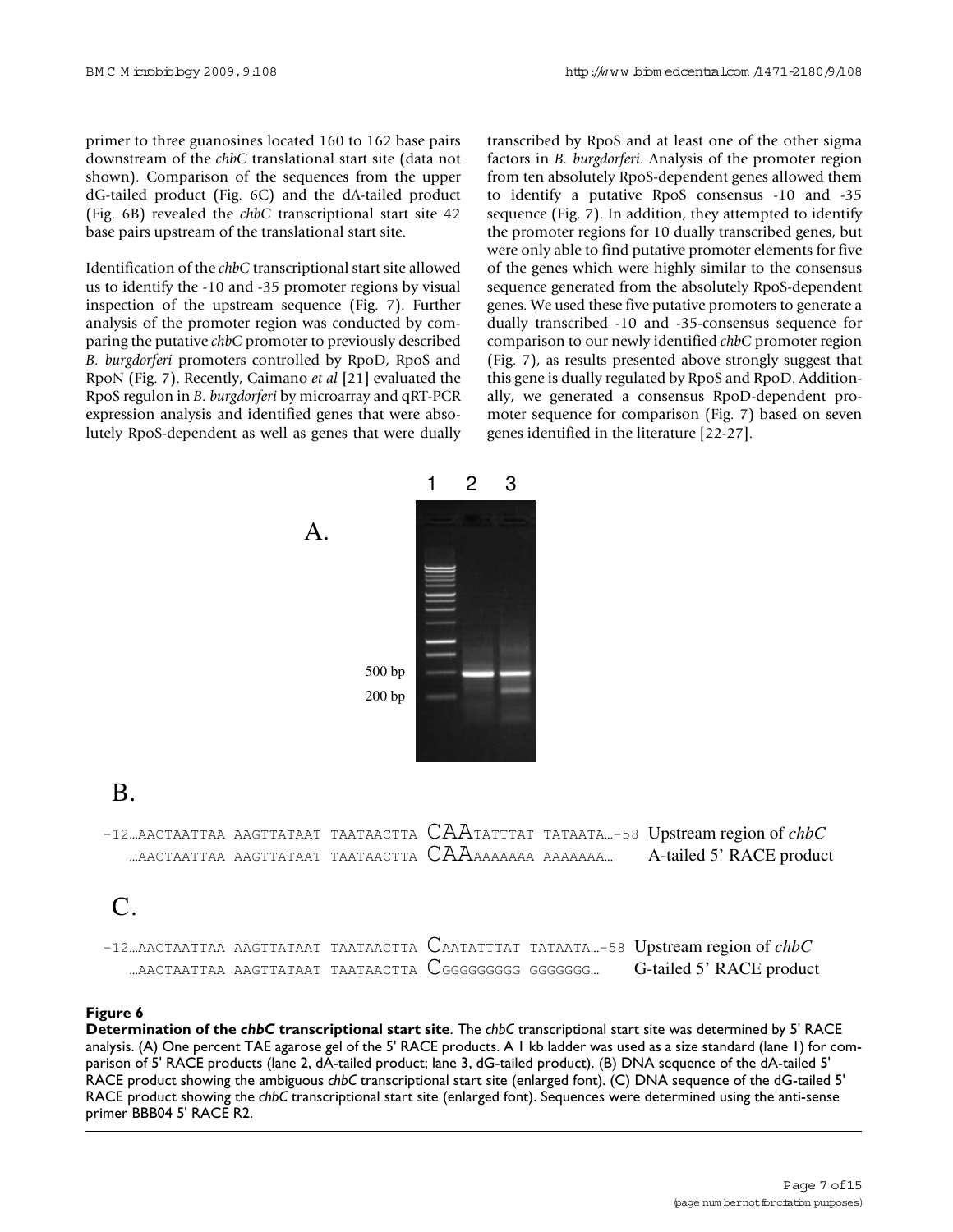| Gene                                   |    |   | -35 Region   |                |                |                |        |              |                |                |                |              | Extended -10 Region |                |                       |              |              |      |         | <b>RBS</b>        | Reference  |
|----------------------------------------|----|---|--------------|----------------|----------------|----------------|--------|--------------|----------------|----------------|----------------|--------------|---------------------|----------------|-----------------------|--------------|--------------|------|---------|-------------------|------------|
|                                        |    |   |              |                |                |                |        |              |                |                |                |              |                     |                |                       |              |              |      |         |                   |            |
| Absolutely RpoS-dependent<br>consensus | T  | T | G            |                | $A$ a/t t/a    |                |        | T            | G              |                | $g/a$ $g/a$ A  |              | T                   |                | $A$ t/a $A$           |              | T            | T    |         |                   | $[21]$     |
| Dually transcribed genes               |    |   |              |                |                |                |        | $-18$        | $-17$          | $-16$          | $-1.5$         | $-14$        | $-13$               | $-12$          | $-11$                 | $-10$        | $-9$         | $-8$ |         |                   |            |
| bb0588                                 | T  | T | G            | A              | A              | C              | $-13-$ | T            | G              | A              | G              | G            | T                   | A              |                       | G            | T            | T    | $-186-$ | <b>AGGA</b>       | $[21]$     |
| bb0680                                 | T  | T | G            | $\overline{A}$ | G              | $\mathbf{A}$   | $-13-$ | T            | G              | $\mathbf C$    | T              | G            | T                   | A              | A                     | A            | T            | T    | $-56-$  | GAGG              | $[21]$     |
| bb0729-0728                            | T  | T | $\mathbf{A}$ | A              | G              | T              | $-11-$ | T            | G              | $\mathbf C$    | $\overline{A}$ | $\mathsf{C}$ | T                   | $\overline{A}$ | $\mathbf{A}$          | G            | $\mathsf{C}$ | T    | $-7-$   | GAGG              | $[21]$     |
| bb0021                                 | T  | T | G            | $\mathbf{A}$   | T              | G              | $-8-$  | A            | G              | $\mathbf{A}$   | A              | $\mathbf{A}$ | T                   | A              | T                     | T            | T            | T    | $-154-$ | GAGG              | $[21]$     |
| bb0548                                 | T  | T | G            | G              | $\mathbf{A}$   | T              | $-7-$  | $\mathbf{A}$ | T              | T              | $\mathbf{A}$   | $\mathsf{C}$ | T                   | T              | $\mathbf{A}$          | $\mathbf{A}$ | T            | T    | $-246-$ | GGAG <sup>a</sup> | $[21]$     |
| Dually transcribed<br>consensus        | T  | T | G            |                | A $g/a$ N      |                |        | t/a          | G              | a/c            | $\mathbf{A}$   | $c/g$ T      |                     | A              |                       | $a/t$ $a/g$  | T            | T    |         |                   | This Study |
| $chbC$ promoter                        |    |   |              |                |                |                |        |              |                |                |                |              |                     |                |                       |              |              |      |         |                   |            |
| bbb04                                  | T  | T | G            | $\overline{A}$ | G              | $\overline{A}$ | $-7-$  | T            | A              | T              | A              | T            | T                   | $\overline{A}$ | T                     | A            | A            | T    | $-38-$  | GAGG              | This Study |
| RpoD-dependent genes                   |    |   |              |                |                |                |        |              |                |                |                |              |                     |                |                       |              |              |      |         |                   |            |
| ospE                                   | T  | T | G            | $\mathcal{C}$  | A              | $\mathbf{A}$   | $-11-$ | T            | G              | T              | G              | G            | T                   | A              | C                     | T            | A            | T    | $-10-$  | <b>AGGAG</b>      | $[22]$     |
| flaB                                   | T  | T | $\mathsf{C}$ | T              | T              | T              | $-12-$ | T            | G              | T              | G              | C            | T                   | $\overline{A}$ | T                     | T            | $\mathbf C$  | T    | $-51-$  | GAGG              | $[23]$     |
| $bb0180$ (flgK operon)                 | T  | T | G            | T              | A              | $\overline{A}$ | $-12-$ | T            | A              | G              | $\mathcal{C}$  | T            | T                   | A              | T                     | $\mathbf{A}$ | $\mathbf{A}$ | T    | $-56-$  | <b>AAGAA</b>      | $[23]$     |
| flaA                                   | T  | T | A            | $\mathbf{A}$   | A              | G              | $-12-$ | T            | A              | $\overline{A}$ | A              | T            | T                   | A              | $\mathbf{A}$          | $\mathbf{A}$ | T            | T    | $-51-$  | AAGGAG            | [24]       |
| flgB                                   | С  | G | $\mathbf{A}$ | $\overline{A}$ | $\mathcal{C}$  | $\overline{A}$ | $-13-$ | T            | $\overline{A}$ | T              | T              | A            | T                   | $\overline{A}$ | T                     | $\mathbf{A}$ | $\mathbf{A}$ | T    | $-22-$  | AGGGAGG           | $[25]$     |
| $secA$ -sodA                           | T  | T | T            | A              | $\overline{A}$ | $\overline{A}$ | $-12-$ | $\mathbf C$  | A              | T              | G              | A            | T                   | A              | T                     | A            | A            | T    | $-87-$  | <b>AGGAGA</b>     | $[26]$     |
| bb0374                                 | T  | A | G            | A              | $\mathsf{C}$   | $\overline{A}$ | $-12-$ | T            | $\mathbf{A}$   | T              | G              | A            | T                   | A              | T                     | A            | C            | A    | $-22-$  | <b>AGGGA</b>      | $[27]$     |
| RpoD-dependent consesus                | T  | T |              |                | $g/a$ a/t a/c  | $\mathbf{A}$   |        | T            | A              | T              | G              | a/t          | T                   | $\mathbf{A}$   | T                     | $\mathbf{A}$ | a/c          | T.   |         |                   | This Study |
| RpoN-dependent consensus               | T. | G | G<br>$-24$   | $\mathcal{C}$  | A              | $\mathcal{C}$  | N      | N            | N              | $\mathbf N$    | N              | T            | T                   | G              | $\mathbf{C}$<br>$-12$ | W            |              |      |         |                   | $[28]$     |

# **Figure 7**

**Identification of the** *chbC* **promoter**. Comparison of the *chbC* promoter region with consensus promoter sequences for RpoS, dually transcribed, and RpoD-dependent genes. Nucleotide positions of promoters from dually transcribed and RpoDdependent genes that match their respective consensus sequence are highlighted, and consensus sequences are boxed. The RpoN consensus sequence is also included for comparison, and the highly conserved GG and GC doublets at the -24 and -12 regions are boxed.

Comparison of the *chbC* promoter region to the absolutely RpoS-dependent consensus or the dually transcribed consensus sequences revealed the same differences in four of the eleven extended -10 positions. In contrast, there was only a one base difference between the *chbC* extended -10 and that of the RpoD consensus promoter (Fig. 7). As expected, the -35 consensus for the RpoS and RpoD-dependent promoters were very similar, and the sequence for the *chbC* -35 region only differed by one base when compared to both consensus sequences. Of note, the spacing between the end of the extended -10 and the beginning of the -35 sequences for the dually transcribed genes ranged from 7 to 13 bases, whereas for RpoD-dependent genes the spacing ranged from 11 to 13 bases. The predicted spacing between the extended -10 and -35 of the *chbC* promoter was 7 bases, which is similar to at least 2 dually transcribed genes. Finally, the consensus RpoN-dependent sequence is shown for comparison, and there is no evidence of the GG and GC doublets in the highly conserved -24/-12 regions of the *chbC* promoter that are typically observed in genes directly controlled by RpoN (Fig. 7) [28].

#### *Growth of* **B. burgdorferi** *without yeastolate*

Yeastolate, a component of BSK-II, is the water-soluble portion of autolyzed *Sacchromyces cerevisiae*, and contains a mixture of peptides, amino acids, vitamins and simple and complex carbohydrates. As the preparation is derived from yeast it likely contains chitobiose and/or longer Glc-NAc oligomers available to *B. burgdorferi* as a source of GlcNAc. Previously, Tilly *et al* [10] suggested that yeastolate was the source of GlcNAc for growth of the wild type in the second exponential phase, as cells failed to exhibit a second exponential phase by 250 hours when cultured without GlcNAc and without yeastolate. However, we hypothesized that yeastolate may not be the source of Glc-NAc during the second exponential phase, since *B. burgdorferi* can utilize chitobiose in the absence of free GlcNAc to maintain normal growth and reach optimal cell densities in a single exponential phase. To test this hypothesis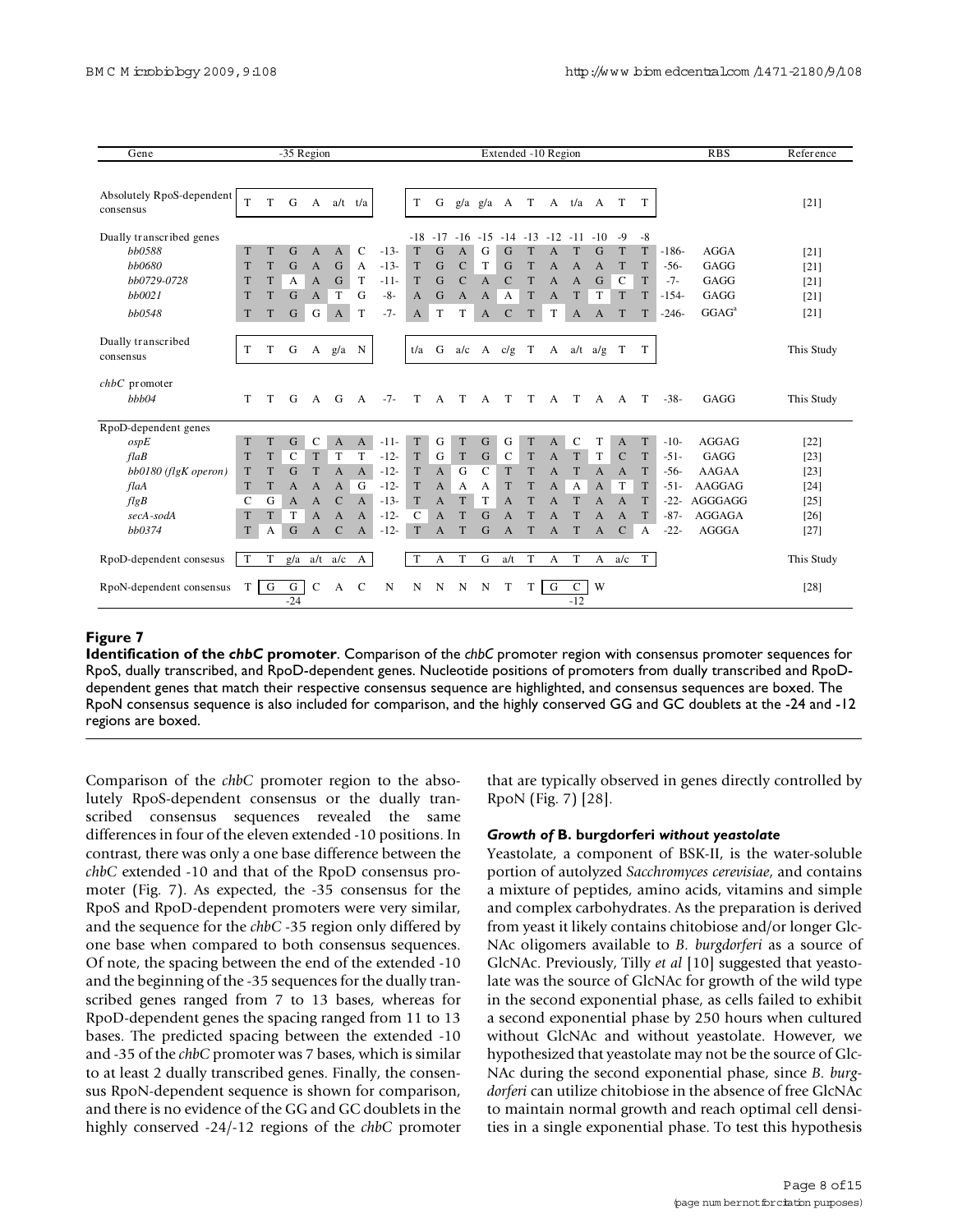we followed growth of wild-type cells in BSK-II without free GlcNAc and yeastolate for an extended period of time (Fig. 8). In contrast to the previous report, biphasic growth was observed in cells cultured without GlcNAc and yeastolate, suggesting that the source of GlcNAc for growth in the second exponential phase was not chitobiose or GlcNAc oligomers present in yeastolate. Additionally, cells cultured without GlcNAc and yeastolate reached a peak cell density of  $9.0 \times 10^5$  cells ml<sup>-1</sup> in the first exponential phase prior to entering a death phase at 93 hours. This was approximately 2-fold lower than that reached in cells cultured without free GlcNAc only. This suggests that cells cultured in the absence of free GlcNAc with yeastolate exhausted the residual free GlcNAc and/or GlcNAc oligomers present in yeastolate before declining in density. A second exponential phase was observed in the culture without GlcNAc and yeastolate beginning at 266 hours, reaching a peak cell density of  $3.0 \times 10^7$  cells ml<sup>-1</sup> at 434 hours before entering stationary phase. Furthermore, when chitobiose was added to cells cultured without GlcNAc and yeastolate a single exponential phase was observed, though the growth rate was slightly reduced. Taken together, these data suggest that the source of Glc-NAc in the second exponential phase is due to components in BSK-II other than yeastolate.

#### **Discussion**

In the present study we evaluated the role of RpoS and RpoN on biphasic growth and chitobiose utilization in *B. burgdorferi* cells cultured in the absence of free GlcNAc. RpoS and RpoN are the only two alternative sigma factors encoded by *B. burgdorferi*, and have been shown to play key roles in the regulation of genes necessary for colonization of both the tick vector and mammalian host [17- 19,29]. A previous report demonstrated that biphasic growth in a medium lacking free GlcNAc is dependent on *chbC* expression, as *chbC* transcript levels in wild-type cells were increased during the second exponential phase [10]. We added to those results here by demonstrating that RpoS in the B31-A background regulates biphasic growth, as initiation of the second exponential phase was delayed by more than 200 h in the *rpoS* mutant when compared to the wild type and *rpoS* complemented mutant (Figs. 1 and 4A–C). Our results also suggest the delay in the *rpoS* mutant is due, at least in part, to its inability to up regulate *chbC* before 340 h during GlcNAc starvation (Fig. 3). In contrast, *chbC* transcript levels increased in the wild type and *rpoS* complemented mutant, corresponding to the initiation of a second exponential phase in these strains (Fig. 3). Taken together, these results confirm the requirement for *chbC* expression during growth in the second exponential phase [10], and suggest that RpoS regulates biphasic growth in media lacking free GlcNAc through regulation of *chbC* transcription.



# **Figure 8**

**Growth of** *B. burgdorferi* **strain B31-A in BSK-II without GlcNAc and yeastolate, and supplemented with 150** µ**M chitobiose**. Late-log phase cells were diluted to 1.0  $\times$  10<sup>5</sup> cells ml<sup>-1</sup> in the appropriate medium (closed circle, 1.5) mM GlcNAc, with Yeastolate; open circle, without GlcNAc, with Yeastolate; open triangle, without GlcNAc, without Yeastolate; closed triangle, without GlcNAc, without Yeastolate, with 150  $\mu$ M chitobiose), incubated at 33 $\degree$ C, and enumerated daily as described in the Methods. This is a representative experiment that was repeated three times.

Tilly *et al* [10] previously demonstrated that wild-type *B. burgdorferi* can efficiently transport and utilize chitobiose in the absence of free GlcNAc to grow to optimal cell densities in one exponential phase, with optimal growth occurring at chitobiose concentrations  $\geq 18$  µM. We confirmed those observations and also demonstrated that *B. burgdorferi* exhibits biphasic growth when cultured with low concentrations ( $\leq 15 \mu M$ ) of chitobiose (Fig. 4A). This observation suggests that free chitobiose, and potentially longer free GlcNAc oligomers, are not the source of Glc-NAc for growth in the second exponential phase, as was previously suggested [10]. In fact, growth of the wild type without GlcNAc but supplemented with longer GlcNAc oligomers, chitotriose and chitohexose, results in optimal cell densities and only one exponential phase (Rhodes and Nelson, manuscript in preparation). This observation suggests that *B. burgdorferi* employs one or more enzymes for the breakdown of longer GlcNAc oligomers, and that this mechanism of obtaining sequestered (or bound) Glc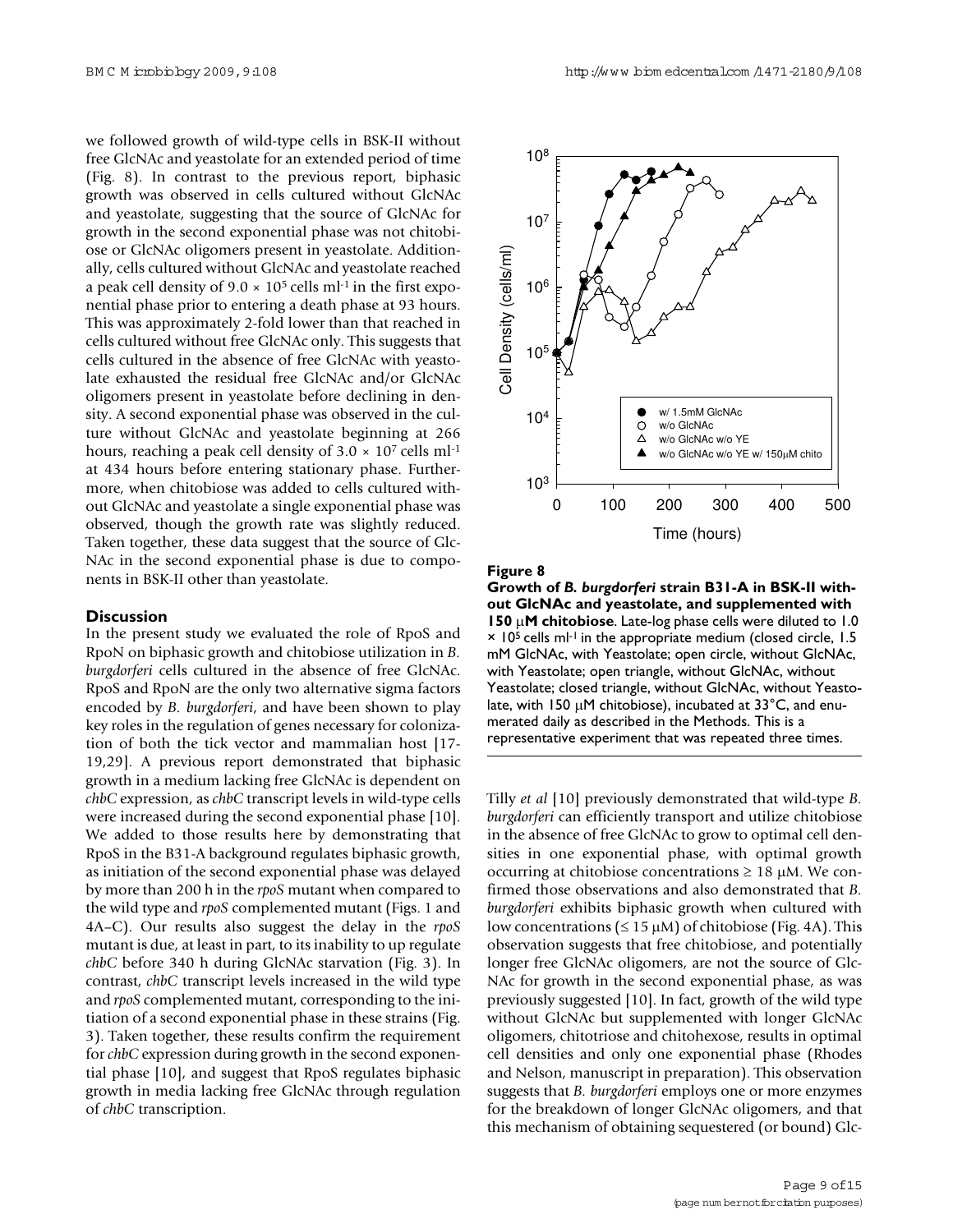NAc in the form of chitin is turned on during the first exponential phase.

Chitin and chitobiose may serve as an important nutrient source during the tick molt, as the peritrophic membrane encasing the blood meal is turned over and GlcNAc oligomers are released [8]. Previous laboratory studies by Tilly *et al* [11] demonstrated that *chbC* is not necessary for *B. burgdorferi* to complete an infectious cycle, leading them to suggest that the genome is still evolving and retains non-essential functional genes. However, we argue that selective pressure must be involved in the retention of this three component PTS, as it is also found in other *Borrelia* species (*garinii* and *afzelli*) that cause Lyme borreliosis and to our knowledge there has not been a strain isolated in which this transport system is not present. This may be an instance in which mixed infection studies would be appropriate to determine the competitive index (i.e. degree of virulence attenuation) for the *chbC* mutant as compared to the wild type.

To further demonstrate that free chitobiose or longer Glc-NAc oligomers are not the source of GlcNAc in the second exponential phase, we followed the growth of cells in a medium lacking free GlcNAc and yeastolate (Fig. 8). Yeastolate is the only component of BSK-II that may contain GlcNAc oligomers, as it is derived from an organism with a chitinous cell wall. Tilly *et al* [10] previously reported that there was no second exponential phase by 250 hours when cells were cultured without free GlcNAc and yeastolate, and therefore, suggested that chitobiose and possibly other GlcNAc oligomers present in yeastolate may be the source of GlcNAc for growth in the second exponential phase. However, our results demonstrate that wild-type cells do exhibit a second exponential phase in the absence of free GlcNAc and yeastolate, and reach a peak cell density in the second exponential phase by 434 hours. This

**Table 1: Strains and Plasmids**

result suggests yeastolate alone is not the source of Glc-NAc for growth in the second exponential phase.

One possible explanation for the biphasic growth observed in the absence of free GlcNAc or limiting amounts of chitobiose is that a mutation has occurred allowing for the outgrowth of a mutant population. A previous report from Tilly *et al* [10] suggested this was not the case as cells back-diluted from the second exponential phase into a medium without GlcNAc still exhibited biphasic growth. However, in that experiment cells that were back-diluted grew almost 10-fold higher in the first exponential phase compared to cells in the first exponential phase from the original culture. This suggests the backdiluted cells were now able to utilize a GlcNAc-containing medium component that they were not previously able to use. In fact, unpublished data from our laboratory supports the hypothesis (Rhodes and Nelson, manuscript in preparation) that neopeptone (an enzymatic digest of protein) and rabbit serum supply GlcNAc sequestered in the form of glycoproteins or proteoglycans that *B. burgdorferi* can acquire and utilize for growth in the second exponential phase. Numerous reports have demonstrated adhesion of *B. burgdorferi* to mammalian cells through the binding of glycoproteins such as fibronectin [30], glycosaminoglycans such as heparin sulfate [31], and proteoglycans such as decorin [32]. The ability to bind these substrates brings the spirochetes into close proximity with bound GlcNAc, and may represent a valuable source of this sugar when free GlcNAc or GlcNAc oligomers are not available. A deglycosylation mechanism has recently been described in *Streptococcus pneumoniae*, in which exoglycosidases sequentially remove sugar residues from host glycoproteins [33]. We suggest that *B. burgdorferi* may employ similar mechanisms by which they can release and utilize bound GlcNAc from host-derived glycoproteins, glycosaminoglycans and/or proteoglycans. Results

| Strain or Plasmid          | Genotype and Description                                                      | Reference  |
|----------------------------|-------------------------------------------------------------------------------|------------|
| Strains                    |                                                                               |            |
| B. burgdorferi             |                                                                               |            |
| $B3I-A$                    | High passage non-infectious wild-type                                         | [38]       |
| A74                        | Coum <sup>R</sup> ; B31-A rpoS mutant                                         | [38]       |
| WC <sub>12</sub>           | Coum <sup>R</sup> Kan <sup>R</sup> ; A74 complemented with $rboS_{Rh}/pCE320$ | This study |
| 297 rpoN                   | Ery <sup>R</sup> ; 297 rpoN mutant                                            | [19]       |
| <b>RR22</b>                | Ery <sup>R</sup> ; B31-A rpoN mutant                                          | This study |
| E. coli                    |                                                                               |            |
| DH5 $\alpha$               | supE44 F △lacU169 (oß0lacZ △M15) hsdR17 relA1 endA1 gyrA96 thi-1 relA1        | [40]       |
| Plasmids                   |                                                                               |            |
| rpoS <sub>Bb</sub> /pCE320 | Kan <sup>R</sup> Zeo <sup>R</sup> ; $P_{\text{nat}}$ -rpoS                    | [17]       |
| pBB0450.1                  | Amp <sup>R</sup> Ery <sup>R</sup> ; ermC::rpoN                                | This study |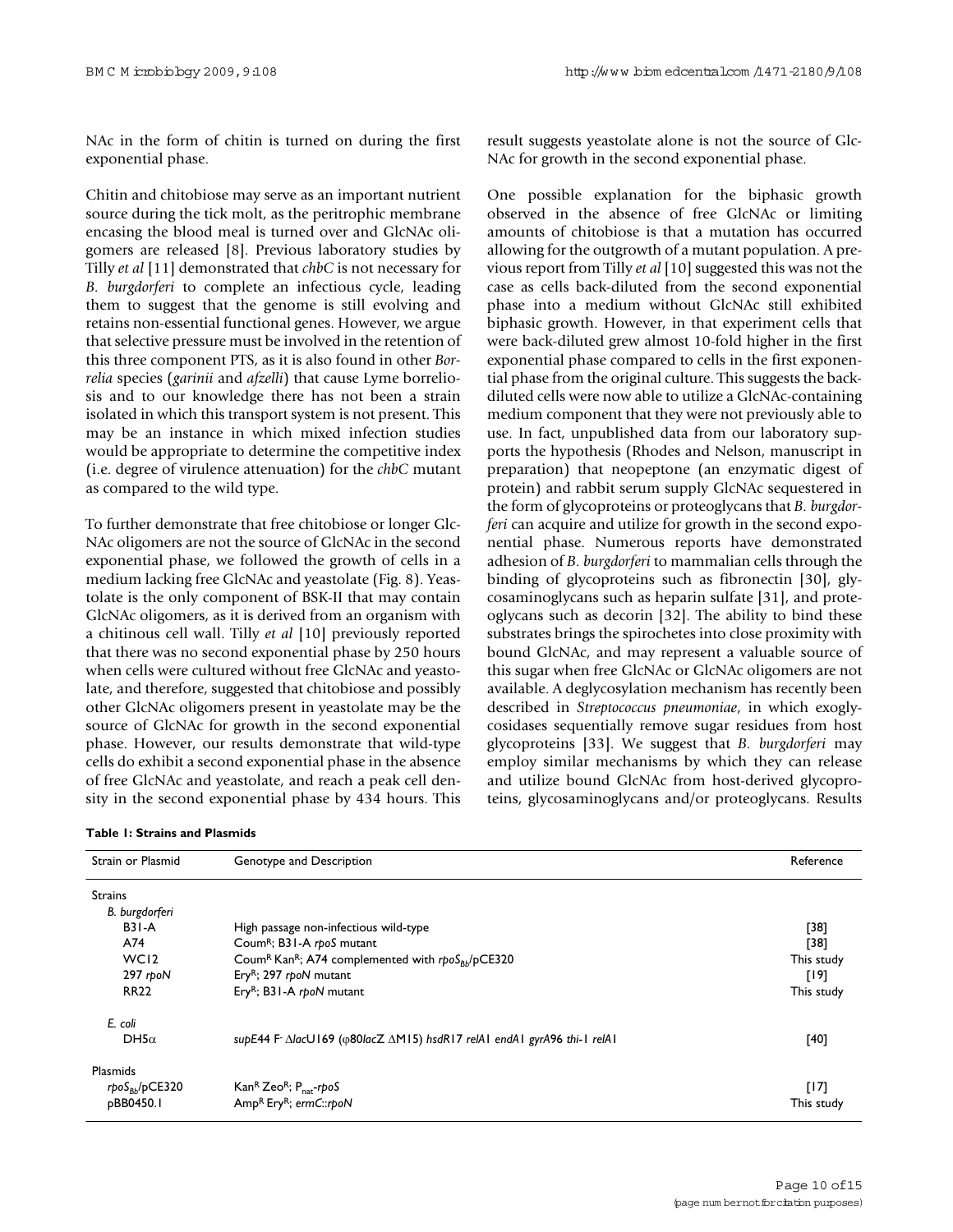described above suggest that some, if not all, of the Glc-NAc imported into the cell in the second exponential phase comes in the form of chitobiose. The proposed mechanism for obtaining GlcNAc from glycoproteins would be consistent with this as the oligosaccharide portion of N-linked glycoproteins is attached to the amino acid asparagine through chitobiose [34]. This core chitobiose residue as well as others present throughout the oligosaccharide moiety may be sources of GlcNAc for *B. burgdorferi* during growth in the second exponential phase.

A second possible explanation for biphasic growth is that it is the result of scavenging of GlcNAc released from dead *B. burgdorferi* cells. While it cannot be ruled out that some growth in the second exponential phase may be due to scavenging of GlcNAc from dead cells, it is unlikely that all of the growth is due to scavenging as the peak cell density in the second exponential phase is > 5-fold higher than the cell density reached in the first exponential phase. Therefore, there would not be a sufficient amount of GlcNAc present in dead cells to account for the cell density reached in the second exponential phase. This point was made previously by Tilly *et al* [10].

Since our experiments with the A74 *rpoS* mutant strongly suggest that RpoS plays an important role in biphasic growth and *chbC* expression in the B31-A background in the absence of free GlcNAc, we also evaluated the ability of the *rpoS* mutant to utilize free chitobiose. Unlike the wild type (Fig. 4A) and *rpoS* complemented mutant (Fig. 4C), the *rpoS* mutant could not utilize chitobiose initially and did not show chitobiose-stimulated growth until 200 h (Fig. 4B). The *rpoS* mutant began a second exponential phase at 200 h with or without the addition of free chitobiose (Fig. 4B), and triphasic growth was observed in the absence of free GlcNAc and chitobiose. These results indicate there is a small amount of free chitobiose present in BSK-II, most likely as a component of the yeastolate or rabbit serum. The addition of a low  $(15 \mu M)$  concentration of free chitobiose also resulted in triphasic growth (Fig. 4B), but in this case growth in the second exponential phase was more than 30-fold higher when compared to culturing the *rpoS* mutant in the absence of free GlcNAc and chitobiose. Together, these results strongly suggest that RpoS, at least partially, regulates chitobiose utilization, and further demonstrate that free chitobiose is not the source of GlcNAc in the second exponential phase of the wild type or the third exponential phase of the *rpoS* mutant.

Previous reports have demonstrated that a RpoN-RpoS cascade regulates the expression of outer membrane lipoproteins, such as OspC and Mlps (multicopy lipoproteins), in *B. burgdorferi* [19,20,35]. Therefore, we generated a high-passage B31-A *rpoN* mutant to determine

if RpoN is involved in the regulation of chitobiose utilization. We were surprised to discover that our *rpoN* mutant behaved similarly to the wild type, exhibiting only one exponential phase when cultured without GlcNAc and supplemented with 75  $\mu$ M chitobiose (Fig. 5). This result suggests that RpoN is not involved in the utilization of free chitobiose, and therefore this pathway appears to be regulated by only RpoS and RpoD. While our results do seem to challenge the well established RpoN-RpoS paradigm in *B. burgdorferi*, our experiments were performed under different conditions. Typically, RpoS-dependent genes are evaluated *in vitro* in a temperature-dependent manner where cultures are shifted from 23°C to 35°C [17,21]. However, our experiments were conducted exclusively at 33°C as we observed a change in the phenotype of the *rpoS* mutant at this temperature (biphasic growth and decreased *chbC* expression) that could be restored when the wild-type gene was re-introduced on a plasmid. In addition, we are not the first group to demonstrate RpoS regulation in the absence of RpoN. Despite evidence of direct regulation of *rpoS* by RpoN [20], Fisher *et al* [18] also showed that RpoS can regulate genes in the absence of RpoN. It is interesting to note that in this microarray study BBB05 and BBB06 (*chbA* and *chbB*, respectively) declined by 40–50% in a *rpoN* mutant. No changes in BBB04, BBB05, or BBB06 transcription were reported for their *rpoS* mutant. However, in that study, Fisher *et al* [18] did not starve cells for GlcNAc, a technique that in our hands results in a modest 2-fold increase in *rpoS* transcript levels (data not shown), and a corresponding increase in *chbC* expression (Fig. 3). Additionally, Lybecker and Samuels [36] recently demonstrated that two *rpoS* transcripts exist, a shorter RpoN-regulated transcript previously identified by Smith *et al*. [20] that predominates at high cell density, and a longer transcript that does not possess the canonical RpoN-dependent promoter whose translation is regulated by the small RNA (sRNA)  $\rm{DsrA}_{\rm{Rh}}$  at low cell density.

Our physiological and molecular data evaluating chitobiose utilization (Fig. 4) and *chbC* expression (Fig. 3) in the wild type versus the *rpoS* mutant strongly suggests that RpoD and RpoS both regulate chitobiose transport. To determine if the *chbC* gene has a promoter similar to other RpoS-dependent genes we identified the transcriptional start site (Fig. 6) and the putative *chbC* promoter (Fig. 7). While not conclusive, it is possible that regulation of *chbC* by RpoS is through direct binding to the promoter region as the spacing between the -10 and -35 consensus sequences is similar to that of two of the dually transcribed promoters (Fig. 7). On the other hand, the sequence of the extended -10 *chbC* promoter element is more like that of the predicted RpoD consensus, and it has been shown that the extended -10 element plays a significant role in sigma factor selectivity in *B. burgdorferi* [37]. Therefore, it cannot be ruled out that RpoS regulates *chbC*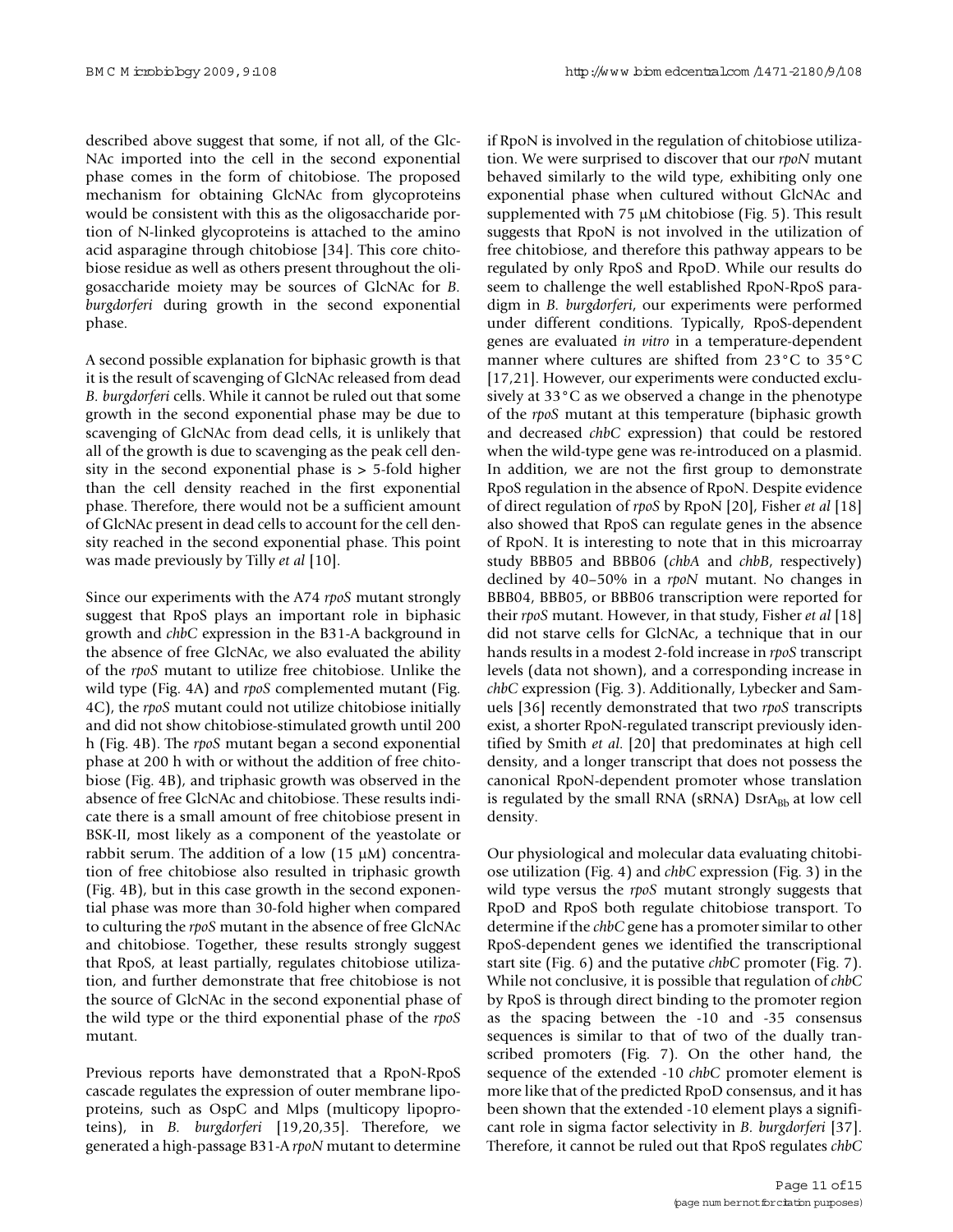expression indirectly through an unknown regulator, rather than through direct binding and transcription from the *chbC* promoter.

# **Conclusion**

In this study we used a physiologic and molecular approach to demonstrate that chitobiose utilization and *chbC* expression are dually regulated by RpoD and RpoS. We determined the *chbC* transcriptional start site, and identified the putative promoter region. Finally, we provided evidence that the second exponential phase observed in cells cultured in the absence of free GlcNAc is not due to components found in yeastolate, and suggest that the source of GlcNAc in the second exponential phase is sequestered in components of serum and/or neopeptone.

# **Methods**

## *Bacterial strains and culture conditions*

Wild-type *B. burgdorferi* strain B31-A and *rpoS* mutant strain A74 were generously provided by Patricia Rosa [38]. All strains were routinely cultured in modified BSK-II medium supplemented with 7% rabbit serum (Invitrogen Corp., Carlsbad, CA) [6]. BSK-II was modified by the replacement of 10× CMRL-1066 with 10× Media 199 (Invitrogen Corp.). The *rpoS* mutant (A74) and complemented *rpoS* mutant (WC12) were maintained under selection in BSK-II with either coumermycin A1 ( $0.5 \mu$ g ml<sup>-1</sup>; A74) or both coumermycin A1 (0.5  $\mu$ g ml<sup>-1</sup>) and kanamycin (340 µg ml<sup>-1</sup>; WC12). The *rpoN* mutant (RR22) was maintained under selection in BSK-II with erythromycin (0.6  $\mu$ g ml<sup>-1</sup>). See Table 1 for a summary of strains and plasmids used in this study.

# *Growth Curves*

For growth experiments, late-log phase cells ( $\sim$ 5.0  $\times$  10<sup>7</sup> cells ml<sup>-1</sup>) were back-diluted to  $1.0 \times 10^5$  cells ml<sup>-1</sup> in 12 ml of BSK-II lacking GlcNAc or yeastolate, or lacking both GlcNAc and yeastolate. Typically,  $12-24$   $\mu$ l of culture was inoculated into 12 ml of fresh medium; therefore, minimal amounts of nutrients were transferred with the inoculum. Cultures were supplemented with 1.5 mM GlcNAc (US Biochemical, Corp., Cleveland, OH), a low concentration of chitobiose (5 or 15  $\mu$ M; V-Labs, Inc., Covington, LA) or a high concentration of chitobiose (75 or 150  $\mu$ M). All growth experiments were conducted at 33°C in the presence of 3%  $CO<sub>2</sub>$ . Cells were enumerated daily by darkfield microscopy using a Petroff-Hausser counting chamber (Hausser Scientific, Horsham, PA). Specifically, 2.5 µl of undiluted culture was transferred to the counting chamber and cells were counted in all 25 squares. Once cells reached a density  $>1.0 \times 10^7$  cells ml<sup>-1</sup> the culture was diluted 1:10 in BSK-II prior to enumeration. Each growth curve is representative of at least three independent trials. Growth data from independent experiments could not be pooled due to the length of the experiments and the different times at which bacteria were enumerated.

# *Complementation of the* **B. burgdorferi rpoS** *mutation*

A complemented *rpoS* mutant of A74 was generated using rpoS<sub>Bb</sub>/pCE320 (donated by Justin Radolf) [17], which consists of the wild-type *rpoS* gene under the control of its natural promoter. The plasmid contains a kanamycin resistance gene under the control of the constitutive *flgB* promoter, and was maintained in *E. coli* DH5α grown in lysogeny broth (LB; 1% tryptone, 0.5% yeast extract, 1% NaCl) supplemented with kanamycin (50  $\mu$ g  $\mu$ l-1). The QIAprep Spin Mini Kit (Qiagen, Inc., Valencia, CA) was used to extract plasmid according to the manufacturer's instructions. Plasmid *rpoS*<sub>Bb</sub>/pCE320 was concentrated to greater than 1  $\mu$ g  $\mu$ l<sup>-1</sup>, and 10  $\mu$ g of plasmid was transformed into competent A74. Cells from the transformation reaction were resuspended in 10 ml of BSK-II containing 20  $\mu$ g ml<sup>-1</sup> phosphomycin, 50  $\mu$ g ml<sup>-1</sup> rifampicin and 2.5  $\mu$ g ml<sup>-1</sup> amphotericin B (Antibiotic Mixture for *Borrelia* 100x; Sigma-Aldrich, St. Louis, MO), and allowed to recover for 18–24 h before plating in BSK-II containing kanamycin  $(340 \mu g \text{ ml-1})$  according to the protocol of Samuels *et al* [39]. Kanamycin resistant colonies, appearing approximately 10–14 days after plating, were screened for the presence of the complementation plasmid by PCR using primers BB0771 F1 and BB0771 R1 2. A positive clone was chosen for further experiments and designated WC12.

#### *Construction of the* **rpoN** *mutant in B31-A*

A *B. burgdorferi* 297 *rpoN* mutant strain (donated by Michael Norgard) [19], in which *rpoN* was interrupted by the insertion of an erythromycin resistance gene, was maintained in BSK-II containing erythromycin  $(0.6 \mu g$  ml-1). Genomic DNA was extracted from the 297 *rpoN* mutant using the DNeasy Tissue Kit (Qiagen, Inc.) following the manufacturer's instructions. Primers BB0450 mutF1 and BB0450 mutR1 (Table 2) were used to PCR amplify *rpoN*::*ermC* and flanking DNA from 297 *rpoN* mutant genomic DNA. The PCR product (~4.4 kb) was TA cloned into the pGEM T-Easy vector (Promega, Corp., Madison, WI) according to the manufacturer's instructions, and the ligation reaction was transformed into competent  $E.$  *coli* DH5 $\alpha$ . A transformant containing the plasmid of interest was selected by blue-white screening on LB containing ampicillin  $(200 \mu g \text{ ml-1})$  and X-gal  $(40 \mu g \text{ m})$  $\mu$ g ml<sup>-1</sup>), confirmed by PCR using the BB0450 mutF1 and BB0450 mutR1 primers, and designated pBB0450.1. See Table 2. The plasmid was extracted and concentrated to greater than 1  $\mu$ g  $\mu$ -1, and 10  $\mu$ g were transformed into competent B31-A as described above. Transformants were selected by plating on BSK-II containing erythromycin (0.6 Pg/ml) according to the protocol of Samuels *et al* [39]. The mutation in the *rpoN* gene of B31-A was con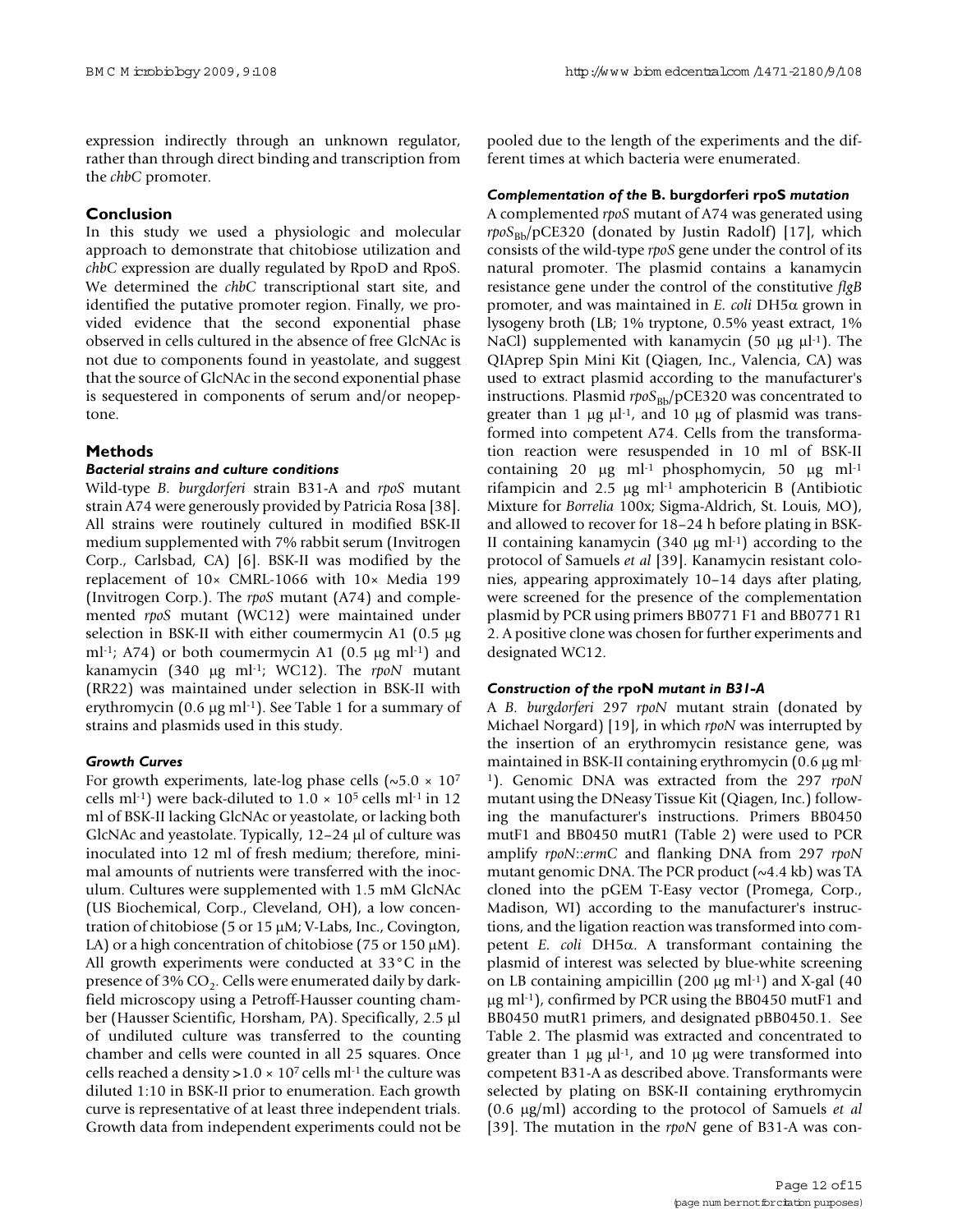firmed by PCR using primers flanking the *ermC* insertion site (BB0450 mut confirm F1 and BB0450 mut confirm R1. See Table 2), and the mutant was designated RR22. In addition, DNA sequence analysis (ABI Prism® 3130XL Genetic Analyzer, Applied Biosystems, Forest City, CA) was performed to verify the *rpoN*::*ermC* junctions using primers 5' ermC seq out and 3' ermC seq out. See Table 2. The University of Rhode Island Genomics and Sequencing Center performed DNA sequencing.

## *RNA extraction*

Cells were harvested at various times during growth by centrifugation (10,000 × *g*, 12 min, 4°C). Pellets were resuspended in 500 µl of BSK-II lacking GlcNAc and transferred to 2 ml microcentrifuge tubes. One ml of Bacteria RNAProtect (Qiagen, Inc.) was added and mixed by vortexing. Cells were incubated for 5 min at room temperature, and then centrifuged for 10 min at 5,000 × *g*. Pellets were stored at -80°C for up to 4 weeks prior to RNA extraction. RNA was extracted using the RNeasy Mini kit (Qiagen, Inc.) according to the manufacturer's instructions. RNA was DNase-treated with RQ1 RNase-free DNase (Promega Corp.), and RNasin (Promega Corp.) was added according to the manufacturer's instructions. Protein from the DNase reaction was removed using the RNeasy Mini kit according to the RNA Cleanup protocol supplied by the manufacturer. RNA concentration  $(OD<sub>260</sub>)$  and purity  $(OD<sub>260</sub>/OD<sub>280</sub>)$  were determined by UV spectrophotometry. RNA integrity was evaluated by gel electrophoresis. Specifically,  $2 \mu$ g of each sample was separated on a 1% agarose gel and the intensity of the 16S and 23S ribosomal RNA bands was determined. RNA was stored at -80°C for subsequent gene expression analysis.

# *Real-time quantitative reverse transcription-PCR (qRT-PCR)*

qRT-PCR was performed using the Mx4000 or Mx3005P Multiplex Quantitative PCR System and the Brilliant SYBR

#### **Table 2: Oligonucleotide primers**

Green Single-Step qRT-PCR Master Mix Kit (Stratagene, La Jolla, CA) according to the manufacturer's instructions. A standard curve  $(10<sup>1</sup>$  to  $10<sup>7</sup>$  copies per reaction) was generated using a purified *chbC* PCR product as the template. The following primers were used for all reactions: forward primer *chbC* F and reverse primer *chbC* R. Reactions (25  $\mu$ ) containing 10 ng of total RNA were run under the following conditions: 1 cycle of 50°C for 30 min and 95°C for 15 min, followed by 40 cycles of 95°C for 30 s and 58°C for 30 s 2. Fluorescence was measured at the end of the 58°C step every cycle. Samples were run in duplicate, and all qRT-PCR experiments included both no-reverse transcriptase (RT) and no-template controls. The copy number of *chbC* mRNA in each sample was determined using the MxPro (Stratagene) data analysis software based on the *chbC* standard curve described above. The *chbC* copy number for each sample was normalized based on the total RNA input (10 ng per reaction), and fold differences in *chbC* expression from the initial time point (44 h) were calculated based on the normalized copy numbers.

# *Identification of the* **chbC** *transcriptional start site and promoter analysis*

Total RNA was isolated from wild-type *B. burgdorferi* strain B31-A cultured in complete BSK-II as described above. The transcriptional start site was determined using the 2nd Generation 5'/3' RACE Kit (Roche Applied Science; Mannheim, Germany) according to the manufacturer's instructions. Briefly, first-strand cDNA synthesis was carried out in a reverse transcription reaction for 60 min at  $55^{\circ}$ C using primer BBB04 5' RACE R1 2 and 1  $\mu$ g of total RNA. The *chbC-*specific cDNA was purified using the High Pure PCR Product Purification Kit (Roche Applied Science). The resulting purified cDNA was split to two reaction tubes and a homopolymeric A or G-tail was added to the 3' end using recombinant terminal deoxynucleotidyl transferase and dATP or dGTP. A PCR product was amplified from each tailed cDNA using the appropriate anchor

| <b>Primer Name</b>     | Sequence $(5' \rightarrow 3')$    |
|------------------------|-----------------------------------|
| <b>BB0771 F1</b>       | CTTGCAGGACAAATACAAAGAGGC          |
| <b>BB0771 R1</b>       | <b>GCAGCTCTTATTAATCCCAAGTTGCC</b> |
| BB0450 mutFI           | TTCTCCTCTTGGAACCATTCCGGT          |
| BB0450 mutR1           | ACCATAACCTACCACGCCCTCAAT          |
| BB0450 mut confirm FI  | GGTTCCATAATATGTTCTCCCTTTCTCAG     |
| BB0450 mut confirm R1  | CCCAACGCTCGAATTTAAAGACCC          |
| 5' ErmC seq out        | GGCCTTTTCCTGAGCCGATTTCAAAG        |
| 3' ErmC seq out        | TTCCTTAAAACATGCAGGAATTGACG        |
| $chbC$ F               | GGGAATTCAGCCCAATTCATGGTTTCC       |
| $chbC$ R               | GGCGGAACAGACTCTGGAAGCTTAAT        |
| <b>BBB04 5'RACE RI</b> | GCTACAATTGAAAGCGCAACAACAGG        |
| Oligo(dT) AP           | GACCACGCGTATCGATGTCGACTTTTTTTT    |
| Oligo(dC) AP           |                                   |
| <b>BBB04 5'RACE R2</b> | AGCAGCATCTCCACCGTAAGGTAT          |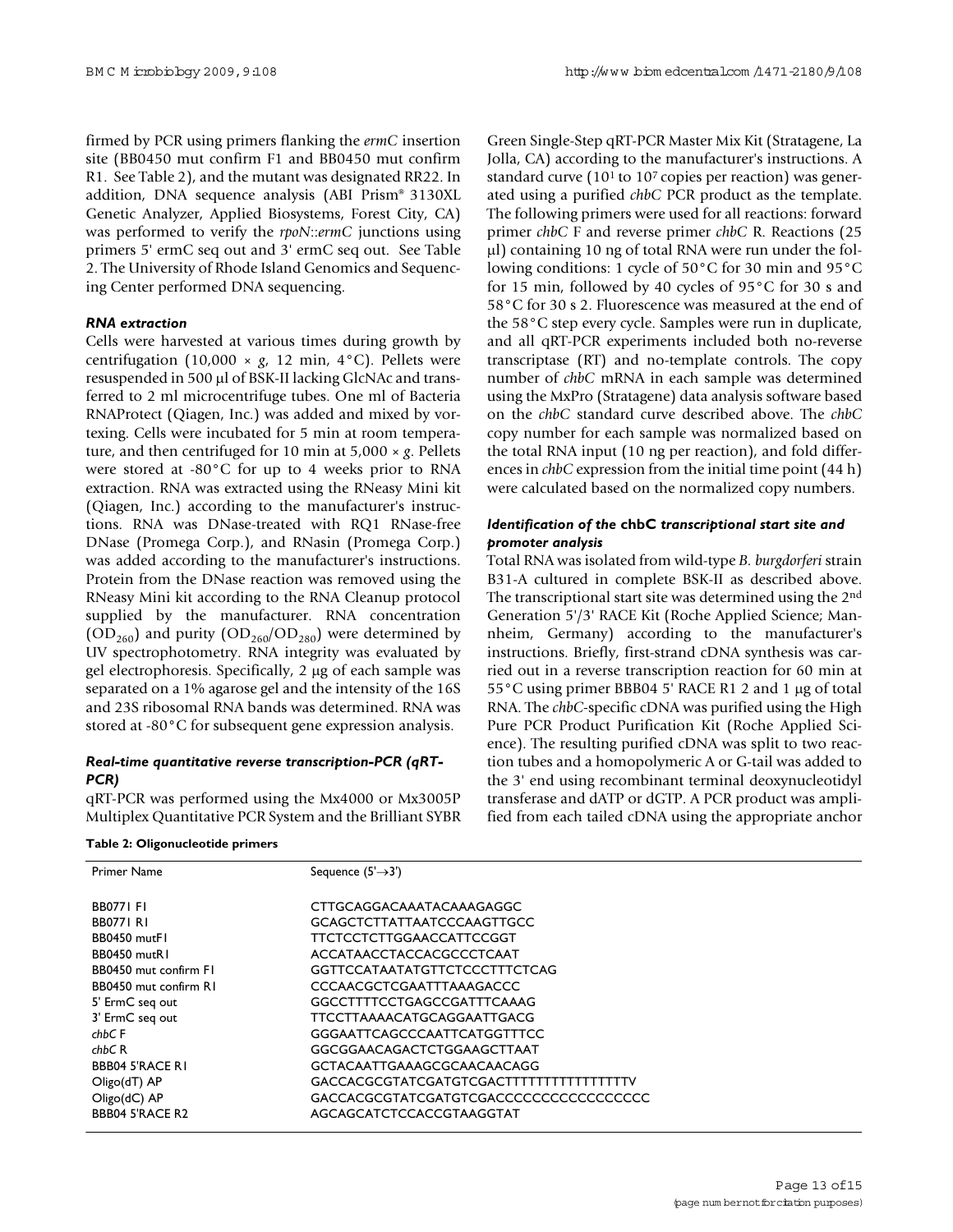primer (oligo dT-AP or oligo dC-AP) and the nested gene specific primer BBB04 5' RACE R2 2. The PCR products were subjected to electrophoresis and the bands were gel extracted using the QIAquick PCR Purification Kit (Qiagen). The sequence of the purified PCR products was determined using the BBB04 5' RACE R2 primer and aligned to the upstream sequence of *chbC* to determine the transcriptional start site. Promoter analysis was carried out by visual inspection and comparison of the region upstream of the *chbC* transcriptional start site with previously described RpoD, RpoS and RpoN-dependent promoter sequences in *B. burgdorferi*.

## **List of Abbreviations**

GlcNAc: N-acetylglucosamine; PTS: phosphotransferase system; RACE: rapid amplification of cDNA ends; BSK-II: Barbour-Stoenner-Kelly medium; Coum<sup>R</sup>: coumermycin  $A_1$  resistant; Kan $R$ : kanamycin resistant; Ery $R$ : erythromycin resistant, ZeoR: zeocin resistant; YE: yeastolate; chito: chitobiose.

## **Authors' contributions**

RGR and DRN conceived of the study. RGR performed the growth curve analyses and qRT-PCR, constructed the *rpoN* mutant (RR22) in the B31-A background, determined the transcriptional start site of *chbC*, and drafted the manuscript. WC constructed and confirmed the *rpoS* complemented mutant (WC12). DRN supervised the work and edited the manuscript. All authors read and approved the final manuscript.

#### **Acknowledgements**

We thank P. Rosa, M. Norgard and J. Radolf for providing strains and plasmids.

This research is based in part upon work conducted using the Rhode Island Genomics and Sequencing Center, which is supported in part by the National Science Foundation under EPSCoR Grant No. 0554548. This work was supported by NIH grant 5 R01AI03723010 awarded to DRN.

#### **References**

- 1. Steere AC, Coburn J, Glickstein L: **The emergence of Lyme disease.** *J Clin Invest* 2004, **113(8):**1093-1101.
- 2. Piesman J, Schneider BS, Zeidner NS: **Use of quantitative PCR to measure density of** *Borrelia burgdorferi* **in the midgut and salivary glands of feeding tick vectors.** *J Clin Microbiol* 2001, **39(11):**4145-4148.
- 3. Piesman J, Mather TN, Sinsky RJ, Spielman A: **Duration of tick attachment and** *Borrelia burgdorferi* **transmission.** *J Clin Microbiol* 1987, **25(3):**557-558.
- 4. Saier MHJ, Paulsen IT: **Whole genome analyses of transporters in spirochetes:** *Borrelia burgdorferi* **and** *Treponema pallidum***.** *J Mol Microbiol Biotechnol* 2000, **2(4):**393-399.
- 5. Das R, Hegyi H, Gerstein M: **Genome analyses of spirochetes: a study of the protein structures, functions and metabolic pathways in** *Treponema pallidum* **and** *Borrelia burgdorferi***.** *J Mol Microbiol Biotechnol* 2000, **2(4):**387-392.
- 6. Barbour AG: **Isolation and cultivation of Lyme disease spirochetes.** *Yale J Biol Med* 1984, **57(4):**521-525.
- 7. Terra WR: **The origin and functions of the insect peritrophic membrane and peritrophic gel.** *Arch Insect Biochem Physiol* 2001, **47(2):**47-61.
- 8. Merzendorfer H, Zimoch L: **Chitin metabolism in insects: structure, function and regulation of chitin synthases and chitinases.** *J Exp Biol* 2003, **206(24):**4393-4412.
- 9. Kelly R: **Cultivation of** *Borrelia hermsi***.** *Science* 1971, **173(995):**443-444.
- 10. Tilly K, Elias AF, Errett J, Fischer E, Iyer R, Schwartz I, Bono JL, Rosa P: **Genetics and regulation of chitobiose utilization in** *Borrelia burgdorferi***.** *J Bacteriol* 2001, **183(19):**5544-5553.
- 11. Tilly K, Grimm D, Bueschel DM, Krum JG, Rosa P: **Infectious cycle analysis of a** *Borrelia burgdorferi* **mutant defective in transport of chitobiose, a tick cuticle component.** *Vector Borne Zoonotic Dis* 2004, **4(2):**159-168.
- 12. Steiner FE, Pinger RR, Vann CN, Grindle N, Civitello D, Clay K, Fuqua C: **Infection and co-infection rates of** *Anaplasma phagocytophilum* **variants,** *Babesia* **spp.,** *Borrelia burgdorferi***, and the Rickettsial endosymbiont in** *Ixodes scapularis* **(Acari: Ixodidae) from sites in Indiana, Maine, Pennsylvania, and Wisconsin.** *J Med Entomol* 2008:289-297.
- 13. Hengge-Aronis R: **Signal transduction and regulatory mechanisms involved in control of the**  $\sigma$ **<sup>S</sup> (RpoS) subunit of RNA polymerase.** *Microbiol Mol Biol Rev* 2002, **66(3):**373-395.
- 14. Fikrig E, Narasimhan S: *Borrelia burgdorferi***-Traveling incognito?** *Microbes Infect* 2006, **8(5):**1390-1399.
- 15. Liang FT, Nelson FK, Fikrig E: **Molecular adaptation of** *Borrelia burgdorferi* **in the murine host.** *J Exp Med* 2002, **196(2):**275-280.
- 16. Fraser CM, Casjens S, Huang WM, Sutton GG, Clayton R, Lathigra R, White O, Ketchum KA, Dodson R, Hickey EK, *et al.*: **Genomic sequence of a Lyme disease spirochaete,** *Borrelia burgdorferi***.** *Nature* 1997, **390(6660):**580-586.
- 17. Caimano MJ, Eggers CH, Hazlett KRO, Radolf JD: **RpoS is not central to the general stress response in** *Borrelia burgdorferi* **but does control expression of one or more essential virulence determinants.** *Infect Immun* 2004, **72(11):**6433-6445.
- 18. Fisher MA, Grimm D, Henion AK, Elias AF, Stewart PE, Rosa PA, Gherardini FC: Borrelia burgdorferi <sub>054</sub> is required for mamma**lian infection and vector transmission but not for tick colonization.** *PNAS* 2005, **102(14):**5162-5167.
- 19. Hubner A, Yang X, Nolen DM, Popova TG, Cabello FC, Norgard MV: **Expression of Borrelia burgdorferi OspC and DbpA is controlled by a RpoN-RpoS regulatory pathway.** PNAS 2001. led by a RpoN-RpoS regulatory pathway. **98(22):**12724-12729.
- 20. Smith AH, Blevins JS, Bachlani GN, Yang XF, Norgard MV: **Evidence that RpoS (**V**S) in** *Borrelia burgdorferi* **is controlled directly by RpoN** ( $\sigma$ <sup>54</sup>/ $\sigma$ <sup>N</sup>). *J* Bacteriol 2007, **189(5):**2139-2144.
- 21. Caimano MJ, Iyer R, Eggers CH, Gonzalez C, Morton EA, Gilbert MA, Schwartz I, Radolf JD: **Analysis of the RpoS regulon in** *Borrelia burgdorferi* **in response to mammalian host signals provides insight into RpoS function during the enzootic cycle.** *Mol Microbiol* 2007, **65(5):**1193-1217.
- 22. Hefty PS, Jolliff SE, Caimano MJ, Wikel SK, Radolf JD, Akins DR: **Regulation of OspE-Related, OspF-Related, and Elp lipoproteins of** *Borrelia burgdorferi* **strain 297 by mammalian host-specific signals.** *Infect Immun* 2001, **69(6):**3618-3627.
- 23. Ge Y, Old I, Girons I, Charon N: **The** *flgK* **motility operon of** *Borrelia burgdorferi* **is initiated by a** V**70-like promoter.** *Microbiology* 1997, **143(5):**1681-1690.
- 24. Ge Y, Charon N: **An unexpected** *flaA* **homolog is present and expressed in** *Borrelia burgdorferi***.** *J Bacteriol* 1997, **179(2):**552-556.
- 25. Ge Y, Old I, Saint Girons I, Charon N: **Molecular characterization** of a large Borrelia burgdorferi motility operon which is initiated by a consensus  $\sigma^{70}$  promoter. *| Bacteriol* | 997. ated by a consensus  $\sigma^{70}$  promoter. **179(7):**2289-2299.
- 26. Nichols TL, Whitehouse CA, Austin FE: **Transcriptional analysis of a superoxide dismutase gene of** *Borrelia burgdorferi***.** *FEMS Microbiol Lett* 2000, **183(1):**37-42.
- 27. Riley SP, Bykowski T, Babb K, von Lackum K, Stevenson B: **Genetic and physiological characterization of the** *Borrelia burgdorferi* **ORF BB0374-***pfs***-***metK***-***luxS* **operon.** *Microbiology* 2007, **153(7):**2304-2311.
- 28. Studholme DJ, Buck M: **The biology of enhancer-dependent transcriptional regulation in bacteria: insights from genome sequences.** *FEMS Microbiol Lett* 2000, **186(1):**1-9.
- 29. Caimano MJ, Eggers CH, Gonzalez CA, Radolf JD: **Alternate sigma factor RpoS is required for the** *in vivo* **-specific repression of**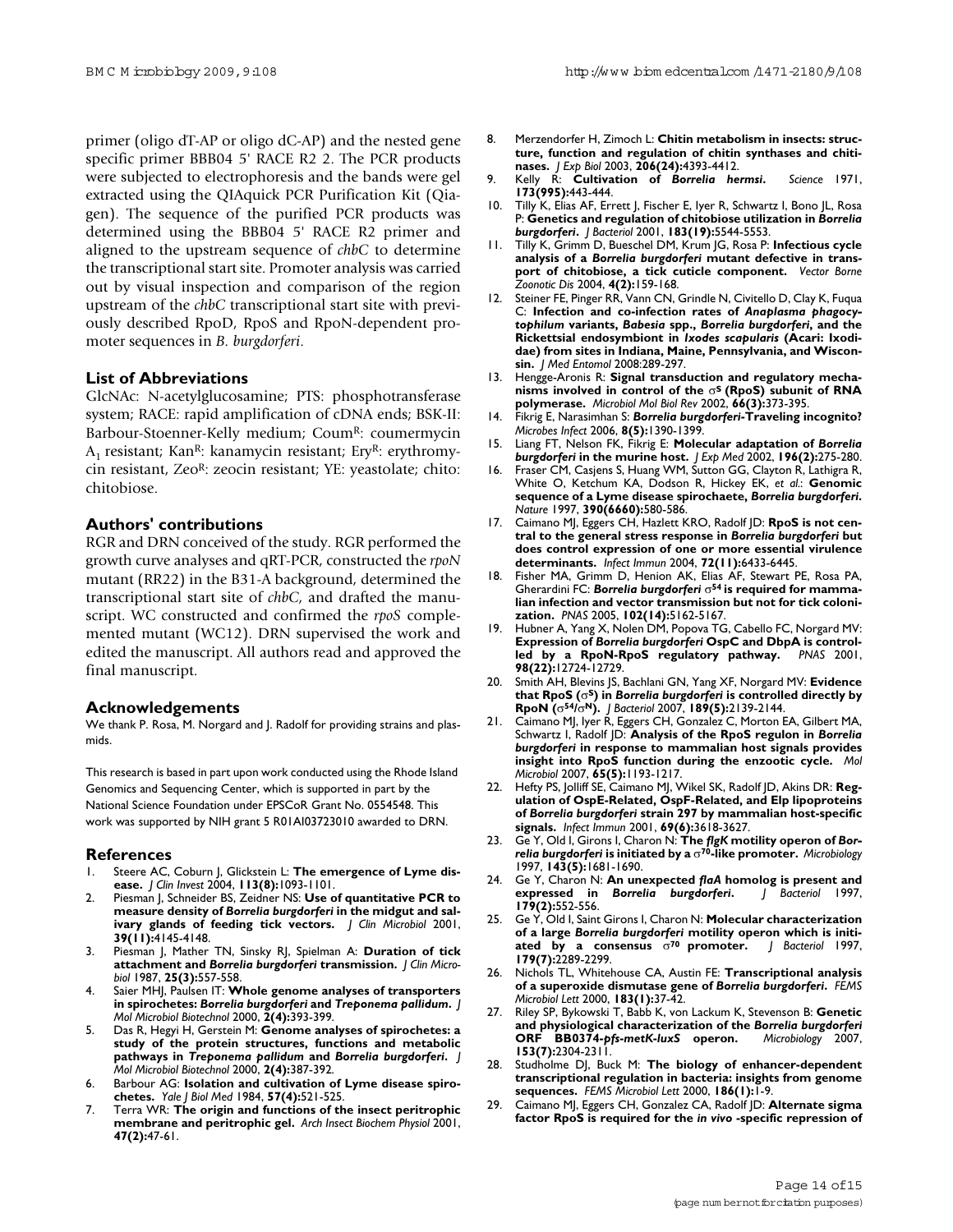*Borrelia burgdorferi* **plasmid lp54-borne** *ospA* **and** *lp6.6* **Genes.** *J Bacteriol* 2005, **187(22):**7845-7852.

- 30. Probert WS, Johnson BJ: **Identification of a 47 kDa fibronectinbinding protein expressed by** *Borrelia burgdorferi* **isolate B31.** *Mol Microbiol* 1998, **30(5):**1003-1015.
- 31. Parveen N, Robbins D, Leong JM: **Strain variation in glycosaminoglycan recognition influences cell-type-specific binding by Lyme disease spirochetes.** *Infect Immun* 1999, **67(4):**1743-1749.
- 32. Guo BP, Norris SJ, Rosenberg LC, Hook M: **Adherence of** *Borrelia burgdorferi* **to the proteoglycan decorin.** *Infect Immun* 1995, **63(9):**3467-3472.
- 33. King SJ, Hippe KR, Weiser JN: **Deglycosylation of human glycoconjugates by the sequential activities of exoglycosidases expressed by** *Streptococcus pneumoniae***.** *Mol Microbiol* 2006, **59(3):**961-974.
- 34. Medzihradszky KF: **Characterization of protein N-glycosylation.** *Methods Enzymol* 2005, **405:**116-138.
- 35. Yang XF, Hubner A, Popova TG, Hagman KE, Norgard MV: Regula**tion of expression of the paralogous Mlp family in** *Borrelia burgdorferi***.** *Infect Immun* 2003, **71(9):**5012-5020.
- 36. Lybecker MC, Samuels DS: **Temperature-induced regulation of RpoS by a small RNA in** *Borrelia burgdorferi***.** *Mol Microbiol* 2007, **64(4):**1075-1089.
- 37. Eggers CHCM, Radolf JD: **Sigma factor selectivity in** *Borrelia burgdorferi***: RpoS recognition of the** *ospE/ospF/elp* **promoters is dependent on the sequence of the -10 region.** *Mol Microbiol* 2006, **59(6):**1859-1875.
- 38. Elias AF, Bono JL, Carroll JA, Stewart P, Tilly K, Rosa P: **Altered stationary-phase response in a** *Borrelia burgdorferi rpoS* **mutant.** *J Bacteriol* 2000, **182(10):**2909-2918.
- 39. Samuels DS, Mach KE, Garon CF: **Genetic transformation of the Lyme disease agent** *Borrelia burgdorferi* **with coumarinresistant** *gyrB***.** *J Bacteriol* 1994, **176(19):**6045-6049.
- 40. Hanahan D: **Studies on transformation of** *Escherichia coli* **with plasmids.** *J Mol Biol* 1983, **166:**557-580.